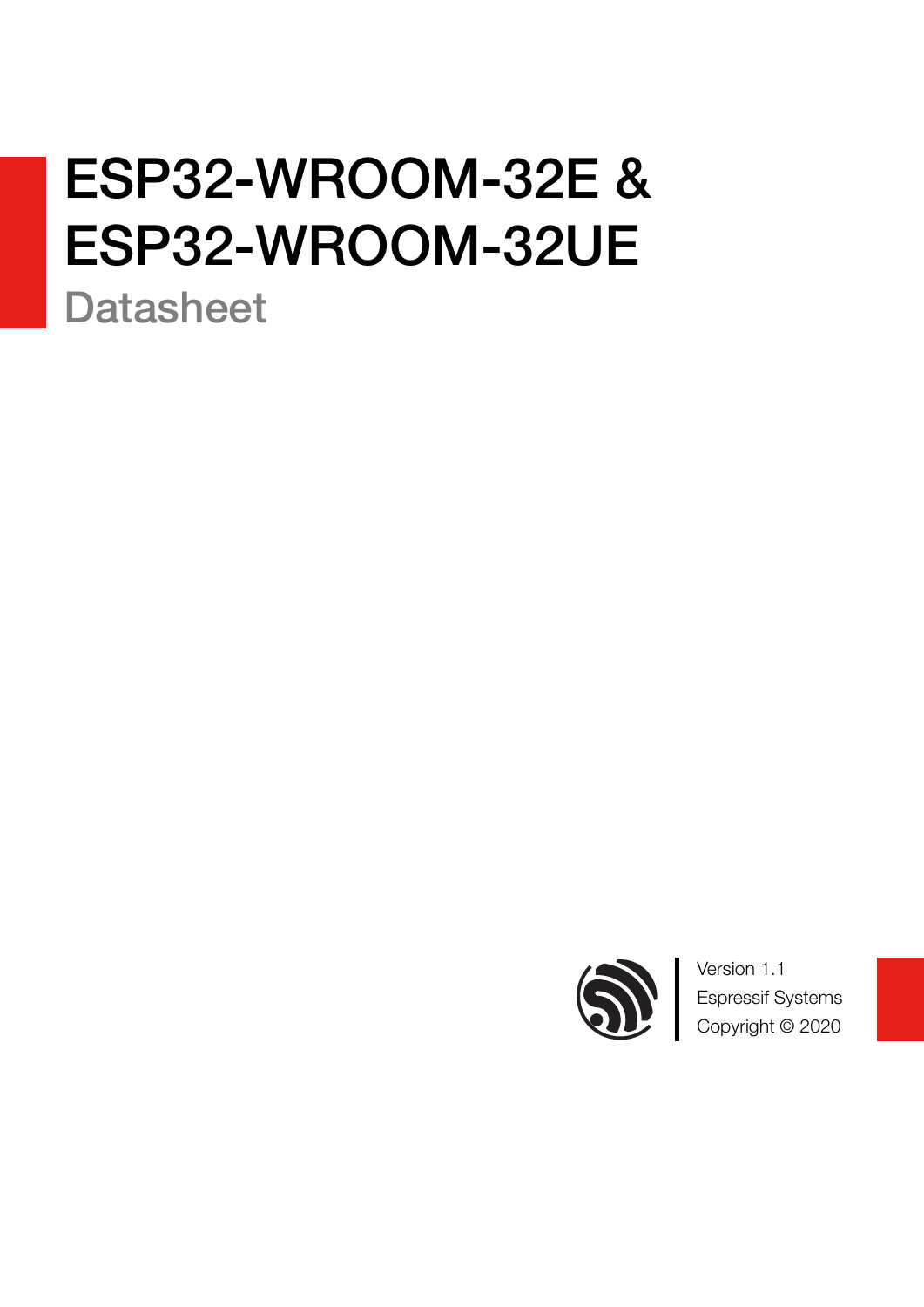# About This Document

This document provides the specifications for the ESP32-WROOM-32E and ESP32-WROOM-32UE modules.

# Document Updates

Please always refer to the latest version on <https://www.espressif.com/en/support/download/documents>.

# Revision History

For revision history of this document, please refer to the [last page](#page-32-0).

# Documentation Change Notification

Espressif provides email notifications to keep customers updated on changes to technical documentation. Please subscribe at [www.espressif.com/en/subscribe.](http://espressif.com/en/subscribe) Note that you need to update your subscription to receive notifications of new products you are not currently subscribed to.

# **Certification**

Download certificates for Espressif products from [www.espressif.com/en/certificates](http://espressif.com/en/certificates).

# Disclaimer and Copyright Notice

Information in this document, including URL references, is subject to change without notice. THIS DOCUMENT IS PROVIDED AS IS WITH NO WARRANTIES WHATSOEVER, INCLUDING ANY WARRANTY OF MERCHANTABILITY, NON-INFRINGEMENT, FITNESS FOR ANY PARTICULAR PURPOSE, OR ANY WARRANTY OTHERWISE ARISING OUT OF ANY PROPOSAL, SPECIFICATION OR SAMPLE.

All liability, including liability for infringement of any proprietary rights, relating to use of information in this document is disclaimed. No licenses express or implied, by estoppel or otherwise, to any intellectual property rights are granted herein. The Wi-Fi Alliance Member logo is a trademark of the Wi-Fi Alliance. The Bluetooth logo is a registered trademark of Bluetooth SIG.

All trade names, trademarks and registered trademarks mentioned in this document are property of their respective owners, and are hereby acknowledged.

Copyright © 2020 Espressif Systems (Shanghai) Co., Ltd. All rights reserved.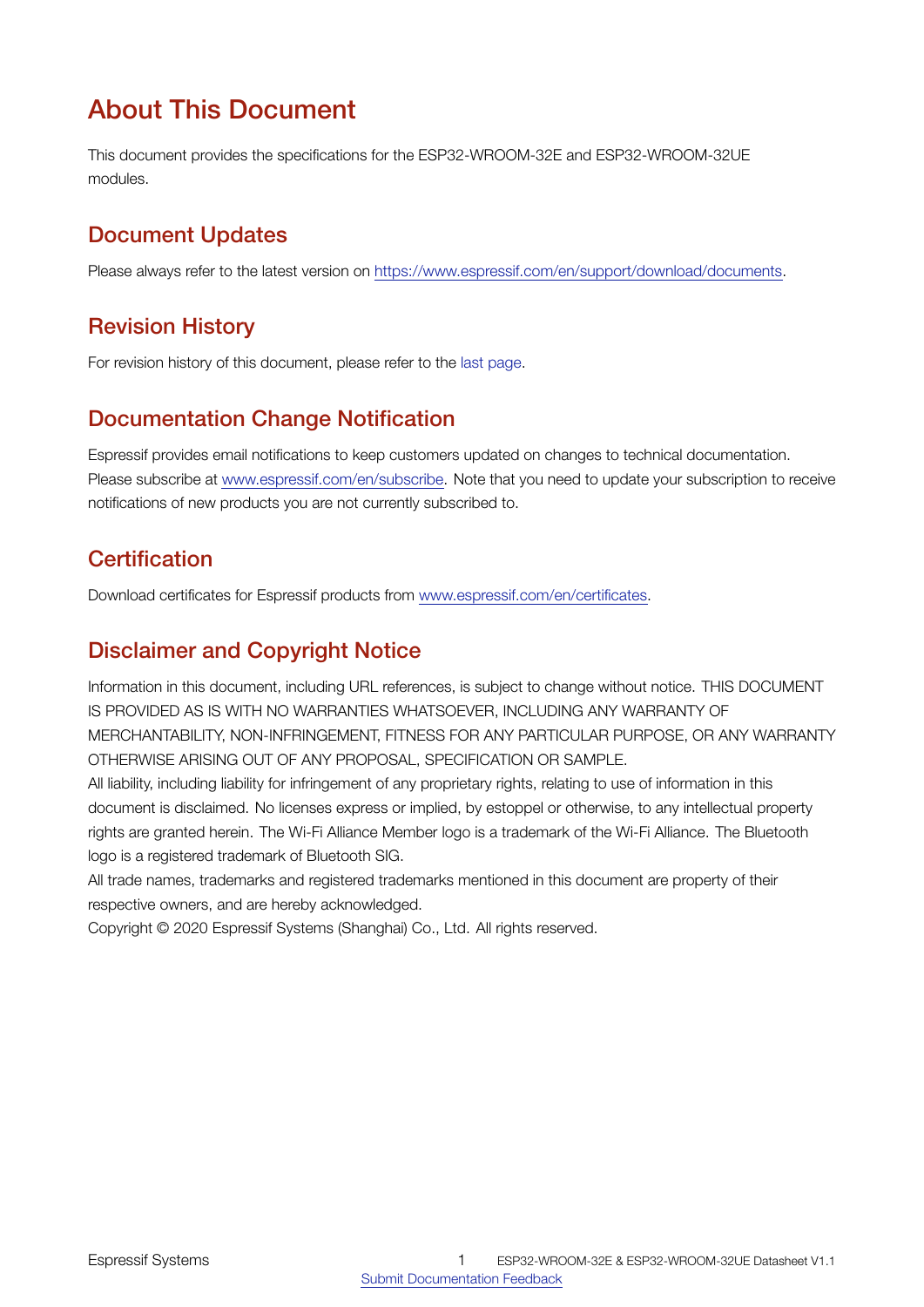# <span id="page-2-1"></span>1 Module Overview

# <span id="page-2-2"></span>1.1 Features

### **MCU**

- ESP32-D0WD-V3 embedded, Xtensa® dual-core 32-bit LX6 microprocessor, up to 240 MHz
- 448 KB ROM for booting and core functions
- 520 KB SRAM for data and instructions
- 16 KB SRAM in RTC

### Wi-Fi

- 802.11b/g/n
- Bit rate: 802.11n up to 150 Mbps
- A-MPDU and A-MSDU aggregation
- 0.4 *µ*s guard interval support
- Center frequency range of operating channel: 2412 ~ 2484 MHz

### Bluetooth®

<span id="page-2-3"></span>• Bluetooth V4.2 BR/EDR and Bluetooth LE specification

- Class-1, class-2 and class-3 transmitter
- AFH
- CVSD and SBC

#### **Hardware**

- Interfaces: SD card, UART, SPI, SDIO, I2C, LED PWM, Motor PWM, I<sup>2</sup>S, IR, pulse counter, GPIO, capacitive touch sensor, ADC, DAC
- 40 MHz crystal oscillator
- 4 MB SPI flash
- Operating voltage/Power supply: 3.0 ~ 3.6 V
- Operating temperature range:  $-40 \sim 85$  °C
- Dimensions: See Table [1](#page-2-0)

### **Certification**

- Bluetooth certification: BQB
- RF certification: FCC/CE-RED/SRRC
- Green certification: REACH/RoHS

# 1.2 Description

ESP32-WROOM-32E and ESP32-WROOM-32UE are two powerful, generic Wi-Fi+BT+BLE MCU modules that target a wide variety of applications, ranging from low-power sensor networks to the most demanding tasks, such as voice encoding, music streaming and MP3 decoding.

ESP32-WROOM-32E comes with a PCB antenna, and ESP32-WROOM-32UE with an IPEX antenna. They both feature a 4 MB external SPI flash. The information in this datasheet is applicable to both modules.

<span id="page-2-0"></span>The ordering information of the two modules is listed as follows:

#### Table 1: Ordering Information

| Module                                                                                   | Chip embedded | Flash    | Module dimensions (mm)                                  |  |  |
|------------------------------------------------------------------------------------------|---------------|----------|---------------------------------------------------------|--|--|
| ESP32-WROOM-32E (PCB)                                                                    | ESP32-D0WD-V3 | 4 MB $1$ | $(18.00\pm0.15)\times(25.50\pm0.15)\times(3.10\pm0.15)$ |  |  |
| ESP32-WROOM-32UE (IPEX)                                                                  |               |          | $(18.00\pm0.15)\times(19.20\pm0.15)\times(3.20\pm0.15)$ |  |  |
| Notes:                                                                                   |               |          |                                                         |  |  |
| 1. The module with 8 MB flash or 16 MB flash is available for custom order.              |               |          |                                                         |  |  |
| 2. For detailed ordering information, please see Espressif Product Ordering Information. |               |          |                                                         |  |  |

3. For dimensions of the IPEX connector, please see Chapter [7.3](#page-29-0).

At the core of the module is the ESP32-D0WD-V3 chip\*. The chip embedded is designed to be scalable and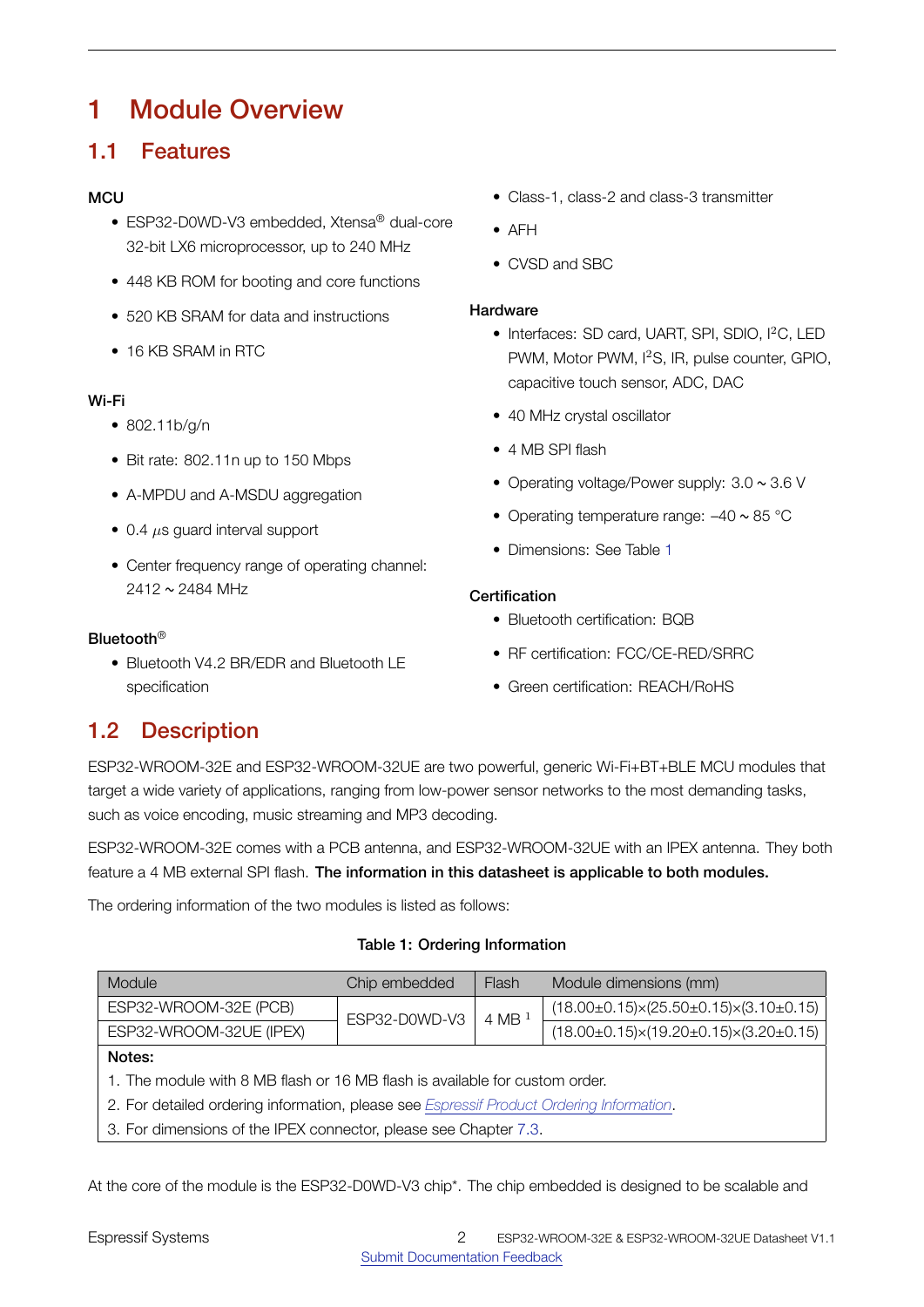adaptive. There are two CPU cores that can be individually controlled, and the CPU clock frequency is adjustable from 80 MHz to 240 MHz. The chip also has a low-power co-processor that can be used instead of the CPU to save power while performing tasks that do not require much computing power, such as monitoring of peripherals. ESP32 integrates a rich set of peripherals, ranging from capacitive touch sensors, Hall sensors, SD card interface, Ethernet, high-speed SPI, UART, I²S and I²C.

#### Note:

\* For details on the part numbers of the ESP32 family of chips, please refer to the document *[ESP32 Datasheet](http://espressif.com/sites/default/files/documentation/esp32_datasheet_en.pdf)*.

The integration of Bluetooth®, Bluetooth LE and Wi-Fi ensures that a wide range of applications can be targeted, and that the module is all-around: using Wi-Fi allows a large physical range and direct connection to the Internet through a Wi-Fi router, while using Bluetooth allows the user to conveniently connect to the phone or broadcast low energy beacons for its detection. The sleep current of the ESP32 chip is less than 5 *µ*A, making it suitable for battery powered and wearable electronics applications. The module supports a data rate of up to 150 Mbps, and 20 dBm output power at the antenna to ensure the widest physical range. As such the module does offer industry-leading specifications and the best performance for electronic integration, range, power consumption, and connectivity.

The operating system chosen for ESP32 is freeRTOS with LwIP; TLS 1.2 with hardware acceleration is built in as well. Secure (encrypted) over the air (OTA) upgrade is also supported, so that users can upgrade their products even after their release, at minimum cost and effort.

# <span id="page-3-0"></span>1.3 Applications

- Generic Low-power IoT Sensor Hub
- Generic Low-power IoT Data Loggers
- Cameras for Video Streaming
- Over-the-top (OTT) Devices
- Speech Recognition
- Image Recognition
- Mesh Network
- Home Automation
- Smart Building
- Industrial Automation
- Smart Agriculture
- Audio Applications
- Health Care Applications
- Wi-Fi-enabled Toys
- Wearable Electronics
- Retail & Catering Applications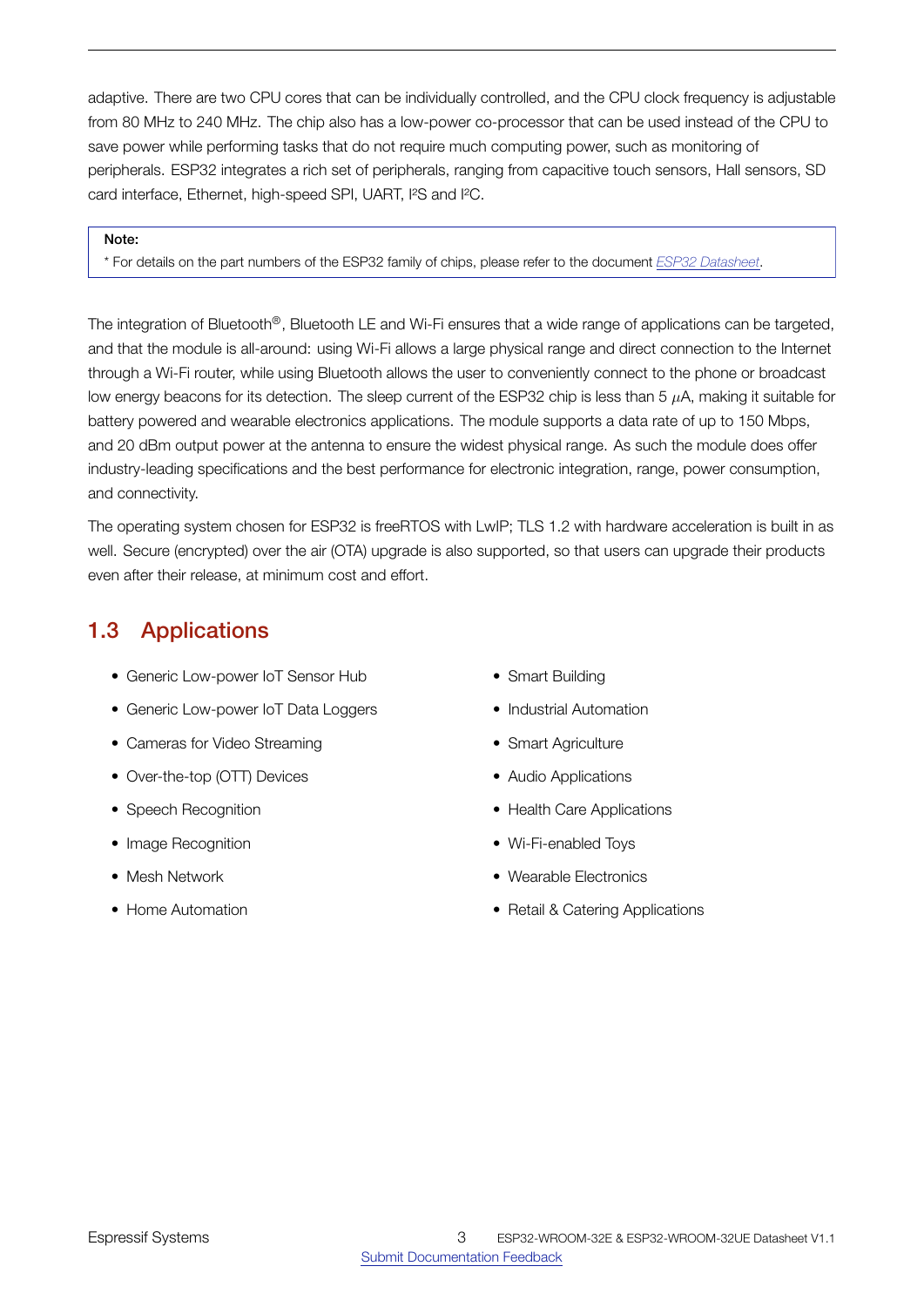# **Contents**

| 1<br>1.1<br>1.2<br>1.3 | <b>Module Overview</b><br>Features<br>Description<br><b>Applications</b> | $\overline{c}$<br>$\overline{c}$<br>$\overline{c}$<br>3 |
|------------------------|--------------------------------------------------------------------------|---------------------------------------------------------|
| $\mathbf{2}$           | <b>Block Diagram</b>                                                     | 8                                                       |
| 3                      | <b>Pin Definitions</b>                                                   | 9                                                       |
| 3.1                    | Pin Layout                                                               | 9                                                       |
| 3.2                    | <b>Pin Description</b>                                                   | 9                                                       |
| 3.3                    | <b>Strapping Pins</b>                                                    | 11                                                      |
| 4                      | <b>Electrical Characteristics</b>                                        | 13                                                      |
| 4.1                    | <b>Absolute Maximum Ratings</b>                                          | 13                                                      |
| 4.2                    | <b>Recommended Operating Conditions</b>                                  | 13                                                      |
| 4.3                    | DC Characteristics (3.3 V, 25 °C)                                        | 13                                                      |
| 4.4                    | <b>Current Consumption Characteristics</b>                               | 14                                                      |
|                        | <b>Current Consumption Depending on RF Modes</b><br>4.4.1                | 14                                                      |
| 4.5                    | <b>Wi-Fi RF Characteristics</b>                                          | 15                                                      |
|                        | <b>Wi-Fi RF Standards</b><br>4.5.1                                       | 15                                                      |
|                        | 4.5.2<br><b>Transmitter Characteristics</b>                              | 15                                                      |
|                        | 4.5.3<br><b>Receiver Characteristics</b>                                 | 16                                                      |
| 4.6                    | <b>Bluetooth Radio</b>                                                   | 17                                                      |
|                        | 4.6.1<br>Receiver - Basic Data Rate                                      | 17                                                      |
|                        | 4.6.2<br>Transmitter - Basic Data Rate                                   | 17                                                      |
|                        | 4.6.3<br>Receiver - Enhanced Data Rate                                   | 18                                                      |
|                        | 4.6.4<br>Transmitter - Enhanced Data Rate                                | 18                                                      |
| 4.7                    | <b>Bluetooth LE Radio</b>                                                | 19                                                      |
|                        | 4.7.1 Receiver                                                           | 19                                                      |
|                        | 4.7.2<br>Transmitter                                                     | 19                                                      |
| 5                      | <b>Schematics</b>                                                        | 21                                                      |
| 6                      | <b>Peripheral Schematics</b>                                             | 23                                                      |
| 7                      | <b>Physical Dimensions and PCB Layout</b>                                | 25                                                      |
| 7.1                    | <b>Physical Dimensions</b>                                               | 25                                                      |
| 7.2                    | <b>Recommended PCB Land Pattern</b>                                      | 27                                                      |
| 7.3                    | <b>U.FL Connector Dimensions</b>                                         | 29                                                      |
| 8                      | <b>Product Handling</b>                                                  | 30                                                      |
| 8.1                    | <b>Storage Condition</b>                                                 | 30                                                      |
| 8.2                    | <b>ESD</b>                                                               | 30                                                      |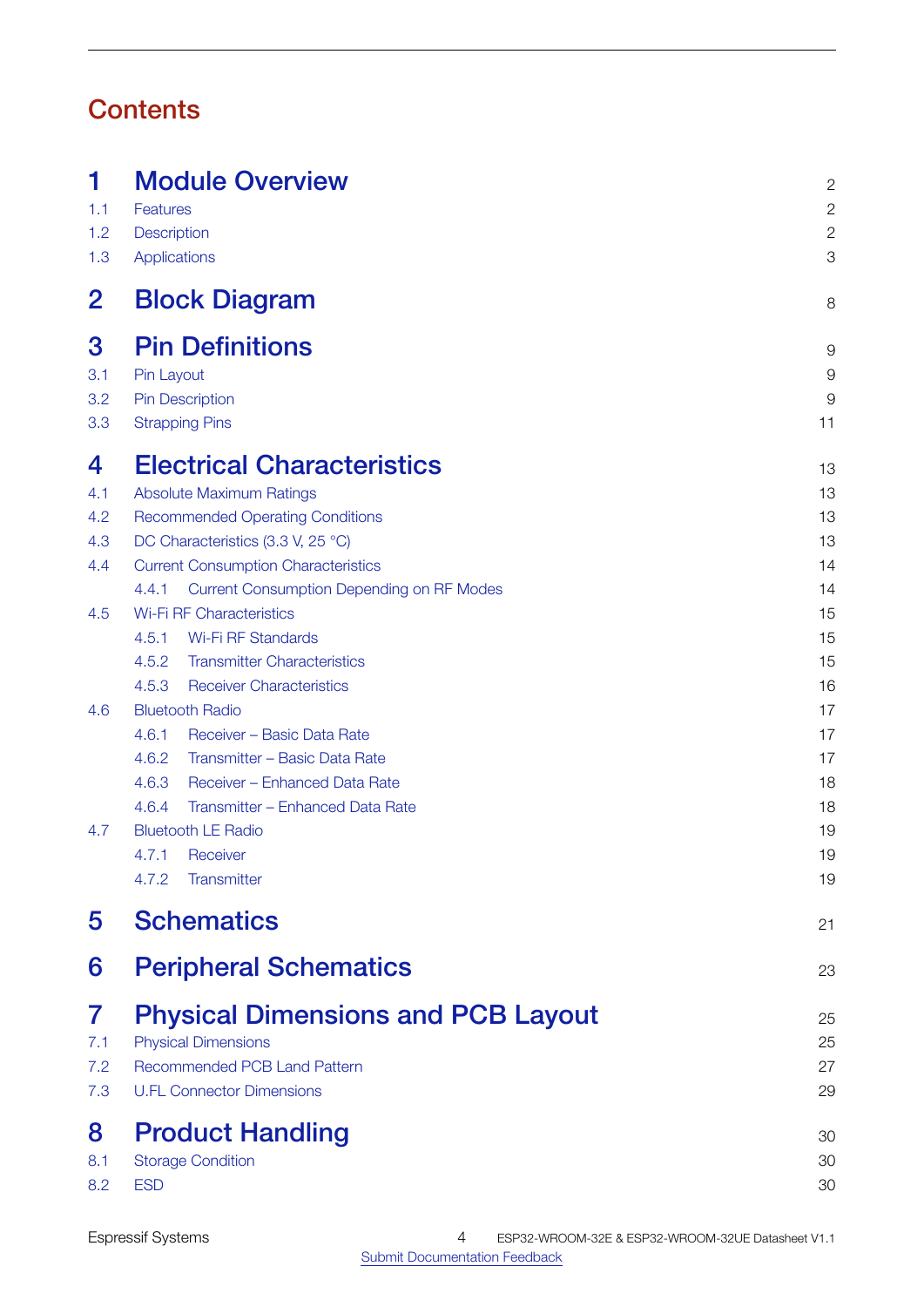| 8.3  | <b>Reflow Profile</b>          | 30 |
|------|--------------------------------|----|
| 9    | <b>MAC Addresses and eFuse</b> | 31 |
|      | <b>10 Learning Resources</b>   | 32 |
| 10.1 | <b>Must-Read Documents</b>     | 32 |
|      | 10.2 Must-Have Resources       | 32 |
|      | <b>Revision History</b>        | 34 |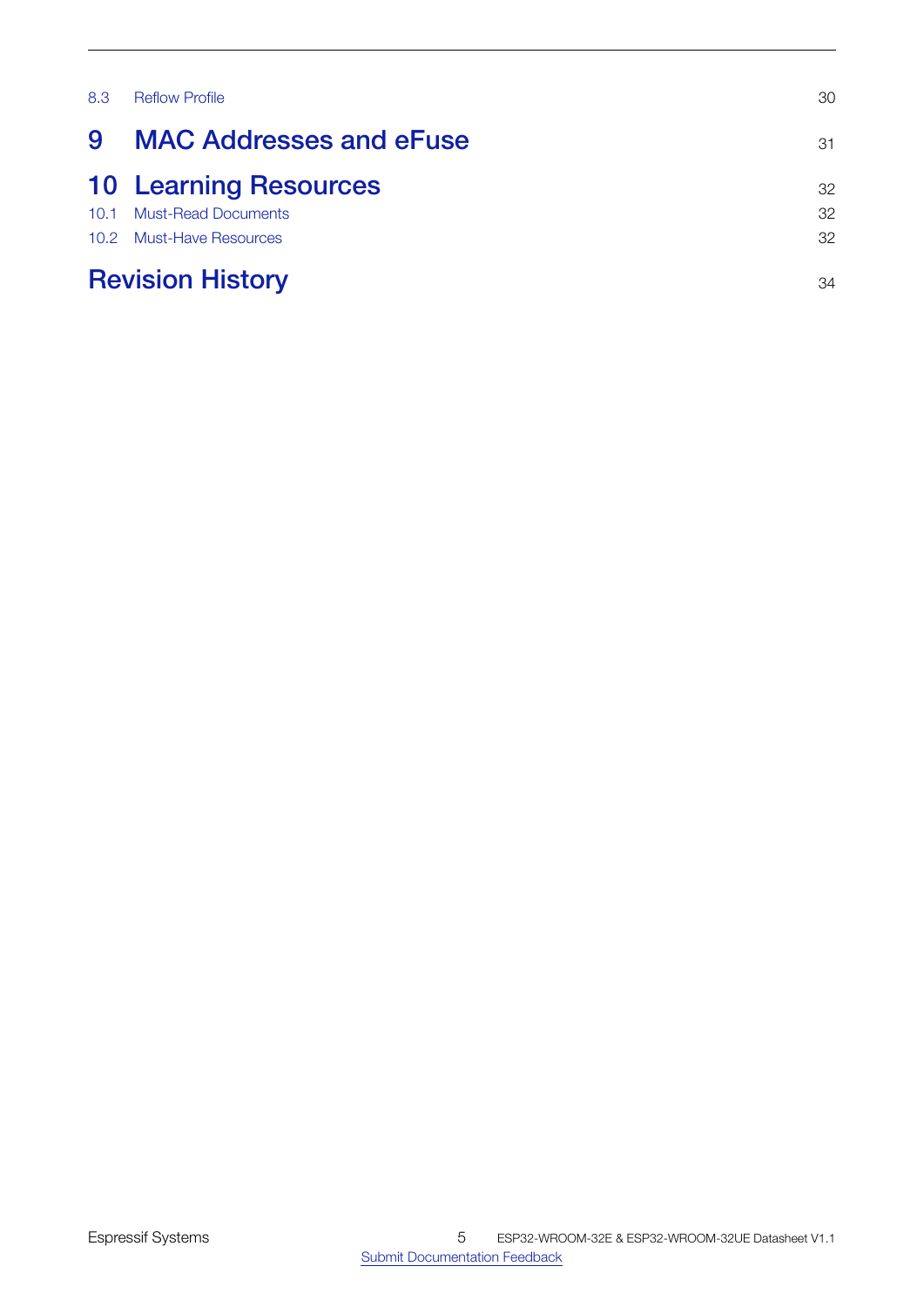# List of Tables

| 1. | Ordering Information                             | $\mathbf{2}$ |
|----|--------------------------------------------------|--------------|
| 2  | <b>Pin Definitions</b>                           | 10           |
| 3  | <b>Strapping Pins</b>                            | 11           |
| 4  | <b>Absolute Maximum Ratings</b>                  | 13           |
| 5  | <b>Recommended Operating Conditions</b>          | 13           |
| 6  | DC Characteristics (3.3 V, 25 °C)                | 13           |
| 7  | <b>Current Consumption Depending on RF Modes</b> | 14           |
| 8  | Wi-Fi RF Standards                               | 15           |
| 9  | <b>Transmitter Characteristics</b>               | 15           |
| 10 | <b>Receiver Characteristics</b>                  | 16           |
| 11 | Receiver Characteristics - Basic Data Rate       | 17           |
| 12 | Transmitter Characteristics - Basic Data Rate    | 17           |
| 13 | Receiver Characteristics - Enhanced Data Rate    | 18           |
| 14 | Transmitter Characteristics - Enhanced Data Rate | 18           |
| 15 | Receiver Characteristics - BLE                   | 19           |
| 16 | Transmitter Characteristics - BLE                | 19           |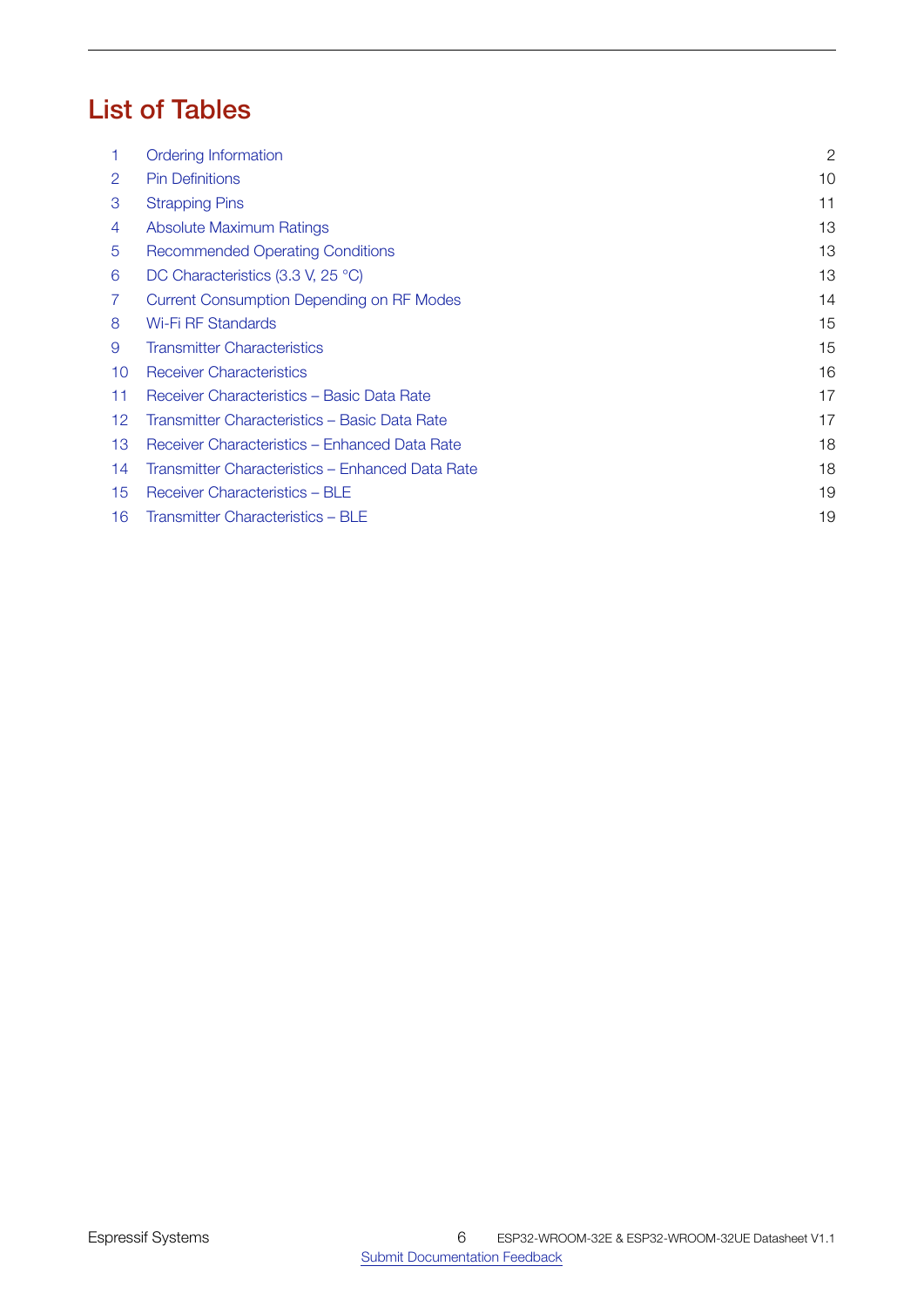# List of Figures

|    | ESP32-WROOM-32E Block Diagram                            | 8  |
|----|----------------------------------------------------------|----|
| 2  | ESP32-WROOM-32UE Block Diagram                           | 8  |
| 3  | Pin Layout of ESP32-WROOM-32E (Top View)                 | 9  |
| 4  | ESP32-WROOM-32E Schematics                               | 21 |
| 5  | ESP32-WROOM-32UE Schematics                              | 22 |
| 6  | ESP32-WROOM-32E & ESP32-WROOM-32UE Peripheral Schematics | 23 |
|    | <b>Discharge Circuit for VDD33 Rail</b>                  | 24 |
| 8  | <b>Reset Circuit</b>                                     | 24 |
| 9  | ESP32-WROOM-32E Physical Dimensions                      | 25 |
| 10 | ESP32-WROOM-32UE Physical Dimensions                     | 26 |
| 11 | ESP32-WROOM-32E Recommended PCB Land Pattern             | 27 |
| 12 | ESP32-WROOM-32UE Recommended PCB Land Pattern            | 28 |
| 13 | <b>U.FL Connector Dimensions</b>                         | 29 |
| 14 | <b>Reflow Profile</b>                                    | 30 |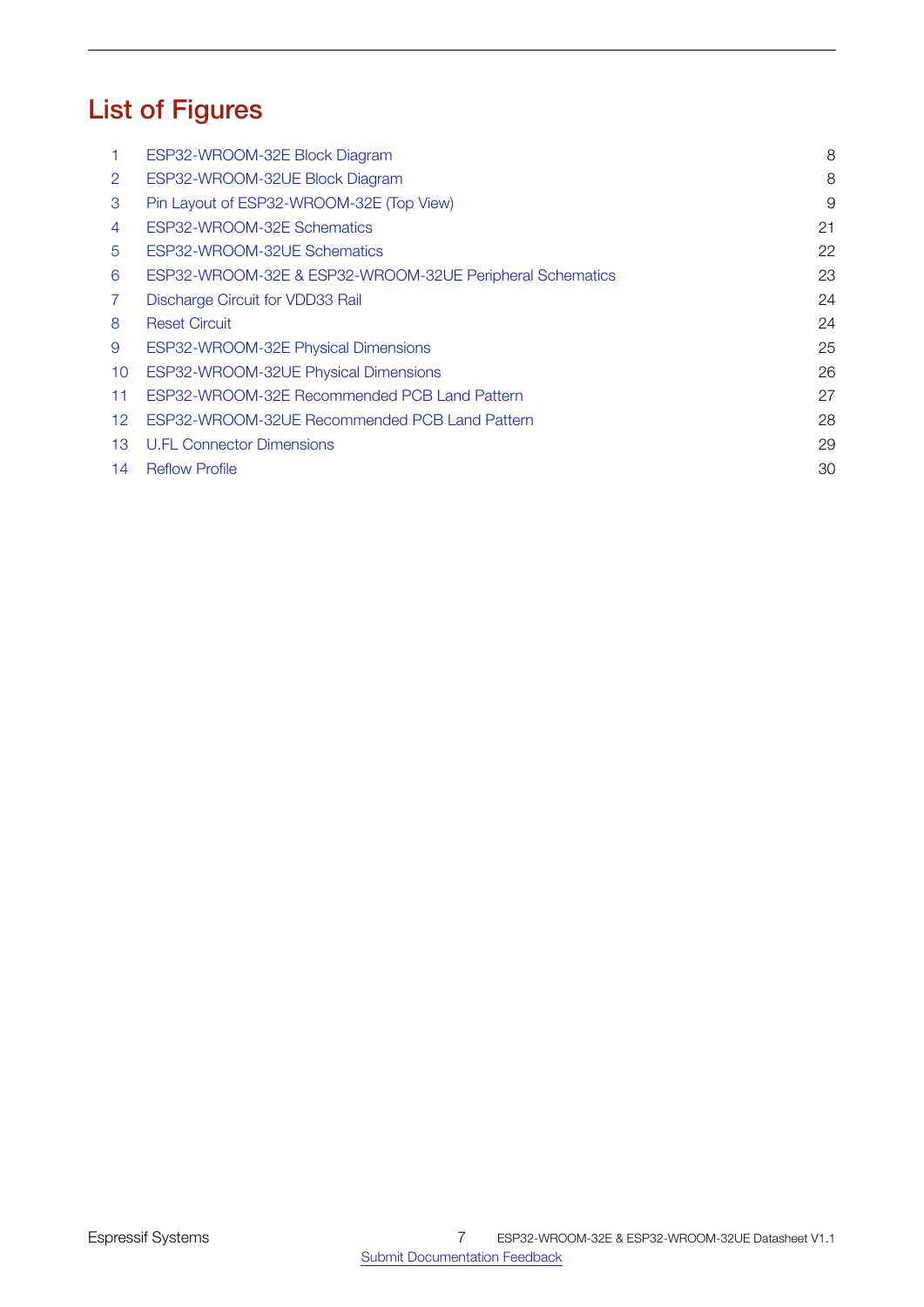# <span id="page-8-1"></span><span id="page-8-0"></span>2 Block Diagram



Figure 1: ESP32-WROOM-32E Block Diagram

<span id="page-8-2"></span>

Figure 2: ESP32-WROOM-32UE Block Diagram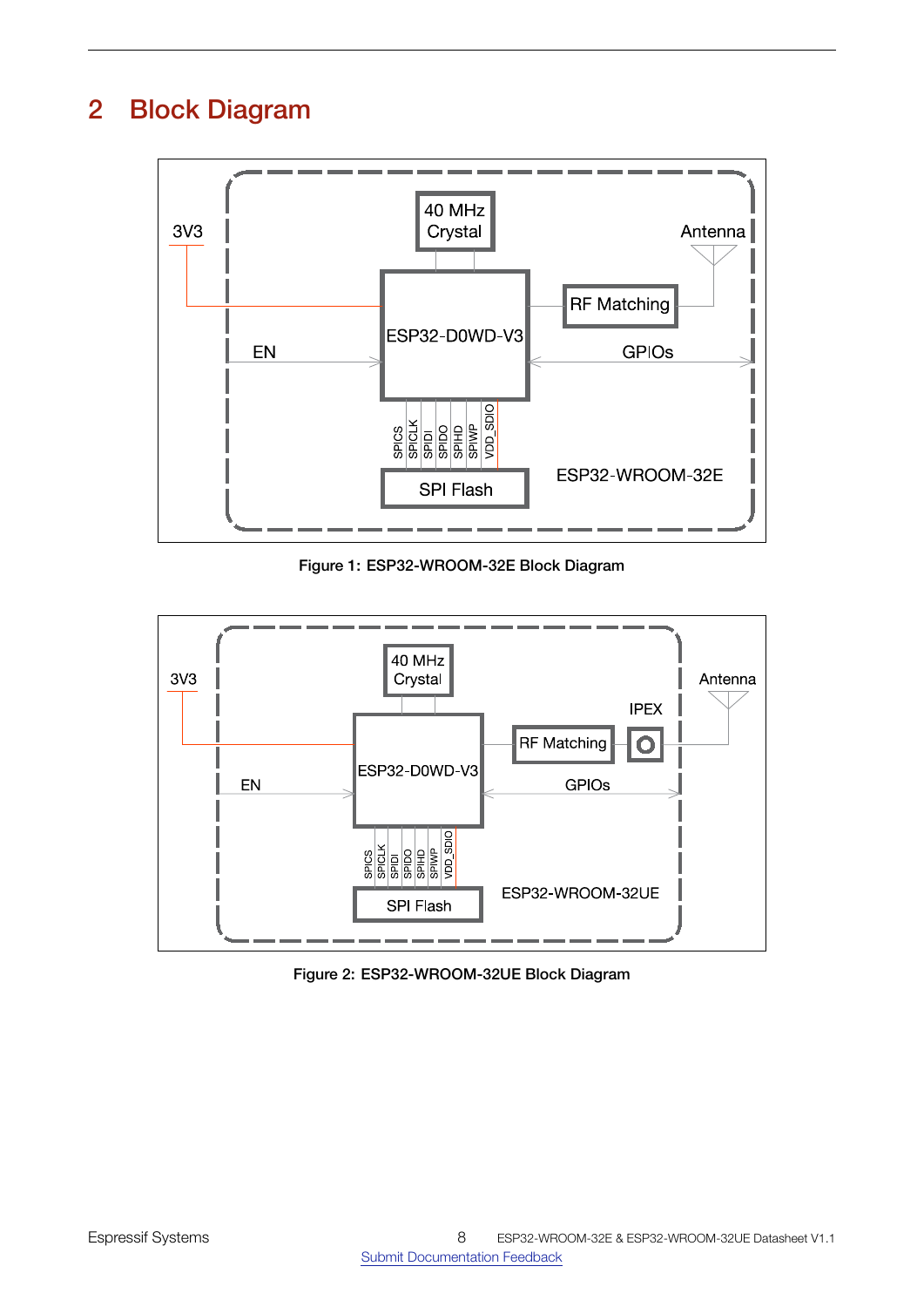# <span id="page-9-0"></span>3 Pin Definitions

# <span id="page-9-4"></span><span id="page-9-1"></span>3.1 Pin Layout



Figure 3: Pin Layout of ESP32-WROOM-32E (Top View)

#### Note:

- The pin layout of ESP32-WROOM-32UE is the same as that of ESP32-WROOM-32E, except that ESP32-WROOM-32UE has no keepout zone.
- The pin diagram shows the approximate location of pins on the module. For the actual mechanical diagram, please refer to Section [7.1](#page-25-0) *Physical Dimensions*.

# <span id="page-9-2"></span>3.2 Pin Description

<span id="page-9-3"></span>The module has 38 pins. See pin definitions in Table [2.](#page-9-3)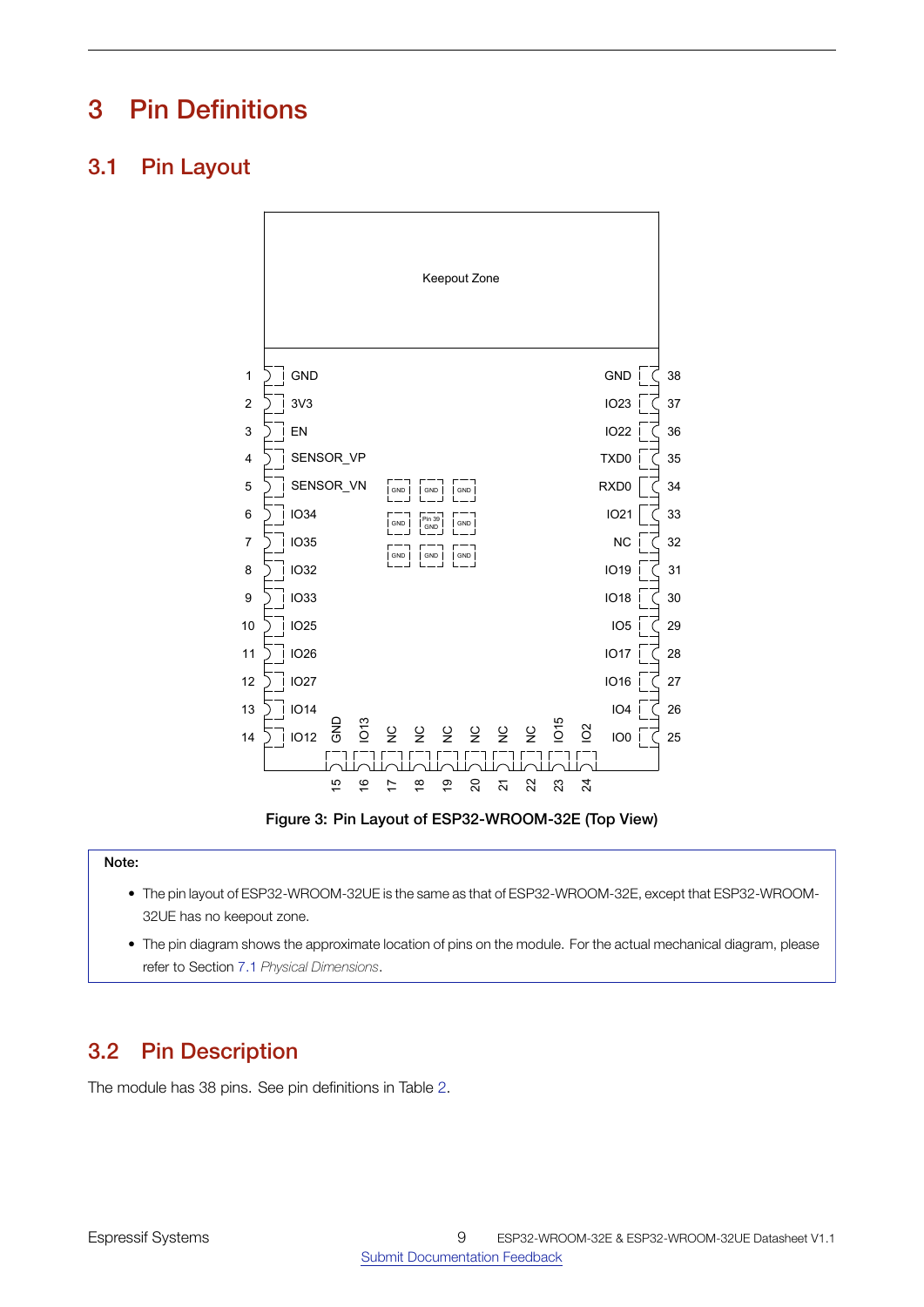### Table 2: Pin Definitions

| Name            | No.            | Type                     | Function                                                            |  |  |  |  |
|-----------------|----------------|--------------------------|---------------------------------------------------------------------|--|--|--|--|
| <b>GND</b>      | 1              | P                        | Ground                                                              |  |  |  |  |
| 3V <sub>3</sub> | $\mathbf{2}$   | $\mathsf{P}$             | Power supply                                                        |  |  |  |  |
|                 |                |                          | High: On; enables the chip                                          |  |  |  |  |
| EN              | 3              | T                        | Low: Off; the chip powers off                                       |  |  |  |  |
|                 |                |                          | Note: Do not leave the pin floating.                                |  |  |  |  |
| SENSOR_VP       | 4              | I.                       | GPIO36, ADC1_CH0, RTC_GPIO0                                         |  |  |  |  |
| SENSOR_VN       | 5              | $\overline{\phantom{a}}$ | GPIO39, ADC1 CH3, RTC GPIO3                                         |  |  |  |  |
| <b>IO34</b>     | 6              | T                        | GPIO34, ADC1_CH6, RTC_GPIO4                                         |  |  |  |  |
| <b>IO35</b>     | $\overline{7}$ | $\mathbf{I}$             | GPIO35, ADC1_CH7, RTC_GPIO5                                         |  |  |  |  |
| <b>IO32</b>     | 8              | 1/O                      | GPIO32, XTAL_32K_P (32.768 kHz crystal oscillator input), ADC1_CH4, |  |  |  |  |
|                 |                |                          | TOUCH9, RTC_GPIO9                                                   |  |  |  |  |
| <b>IO33</b>     | 9              | 1/O                      | GPIO33, XTAL_32K_N (32.768 kHz crystal oscillator output),          |  |  |  |  |
|                 |                |                          | ADC1_CH5, TOUCH8, RTC_GPIO8                                         |  |  |  |  |
| <b>IO25</b>     | 10             | 1/O                      | GPIO25, DAC_1, ADC2_CH8, RTC_GPIO6, EMAC_RXD0                       |  |  |  |  |
| <b>IO26</b>     | 11             | 1/O                      | GPIO26, DAC_2, ADC2_CH9, RTC_GPIO7, EMAC_RXD1                       |  |  |  |  |
| <b>IO27</b>     | 12             | $\mathsf{I}/\mathsf{O}$  | GPIO27, ADC2_CH7, TOUCH7, RTC_GPIO17, EMAC_RX_DV                    |  |  |  |  |
| <b>IO14</b>     | 13             | 1/O                      | GPIO14, ADC2_CH6, TOUCH6, RTC_GPIO16, MTMS, HSPICLK,                |  |  |  |  |
|                 |                |                          | HS2_CLK, SD_CLK, EMAC_TXD2                                          |  |  |  |  |
|                 | 14             | 1/O                      | GPIO12, ADC2_CH5, TOUCH5, RTC_GPIO15, MTDI, HSPIQ,                  |  |  |  |  |
| <b>IO12</b>     |                |                          | HS2_DATA2, SD_DATA2, EMAC_TXD3                                      |  |  |  |  |
| <b>GND</b>      | 15             | P                        | Ground                                                              |  |  |  |  |
| <b>IO13</b>     | 16             | 1/O                      | GPIO13, ADC2_CH4, TOUCH4, RTC_GPIO14, MTCK, HSPID,                  |  |  |  |  |
|                 |                |                          | HS2_DATA3, SD_DATA3, EMAC_RX_ER                                     |  |  |  |  |
| <b>NC</b>       | 17             | $\overline{a}$           | See note 1 under the table.                                         |  |  |  |  |
| <b>NC</b>       | 18             | $\overline{\phantom{a}}$ | See note 1 under the table.                                         |  |  |  |  |
| <b>NC</b>       | 19             |                          | See note 1 under the table.                                         |  |  |  |  |
| <b>NC</b>       | 20             |                          | See note 1 under the table.                                         |  |  |  |  |
| <b>NC</b>       | 21             | $\blacksquare$           | See note 1 under the table.                                         |  |  |  |  |
| <b>NC</b>       | 22             |                          | See note 1 under the table.                                         |  |  |  |  |
|                 |                |                          | GPIO15, ADC2_CH3, TOUCH3, MTDO, HSPICS0, RTC_GPIO13,                |  |  |  |  |
| <b>IO15</b>     | 23             | 1/O                      | HS2_CMD, SD_CMD, EMAC_RXD3                                          |  |  |  |  |
|                 |                |                          | GPIO2, ADC2_CH2, TOUCH2, RTC_GPIO12, HSPIWP, HS2_DATA0,             |  |  |  |  |
| IO <sub>2</sub> | 24             | 1/O                      | SD_DATA0                                                            |  |  |  |  |
|                 |                |                          | GPIO0, ADC2_CH1, TOUCH1, RTC_GPIO11, CLK_OUT1,                      |  |  |  |  |
| IO <sub>0</sub> | 25             | 1/O                      | EMAC TX CLK                                                         |  |  |  |  |
|                 |                |                          | GPIO4, ADC2_CH0, TOUCH0, RTC_GPIO10, HSPIHD, HS2_DATA1,             |  |  |  |  |
| IO <sub>4</sub> | 26             | 1/O                      | SD_DATA1, EMAC_TX_ER                                                |  |  |  |  |
| <b>IO16</b>     | 27             | 1/O                      | GPIO16, HS1_DATA4, U2RXD, EMAC_CLK_OUT                              |  |  |  |  |
| <b>IO17</b>     | 28             | 1/O                      | GPIO17, HS1_DATA5, U2TXD, EMAC_CLK_OUT_180                          |  |  |  |  |
| IO <sub>5</sub> | 29             | 1/O                      | GPIO5, VSPICS0, HS1_DATA6, EMAC_RX_CLK                              |  |  |  |  |
| <b>IO18</b>     | 30             | 1/O                      | GPIO18, VSPICLK, HS1_DATA7                                          |  |  |  |  |
| <b>IO19</b>     | 31             | 1/O                      | GPIO19, VSPIQ, U0CTS, EMAC_TXD0                                     |  |  |  |  |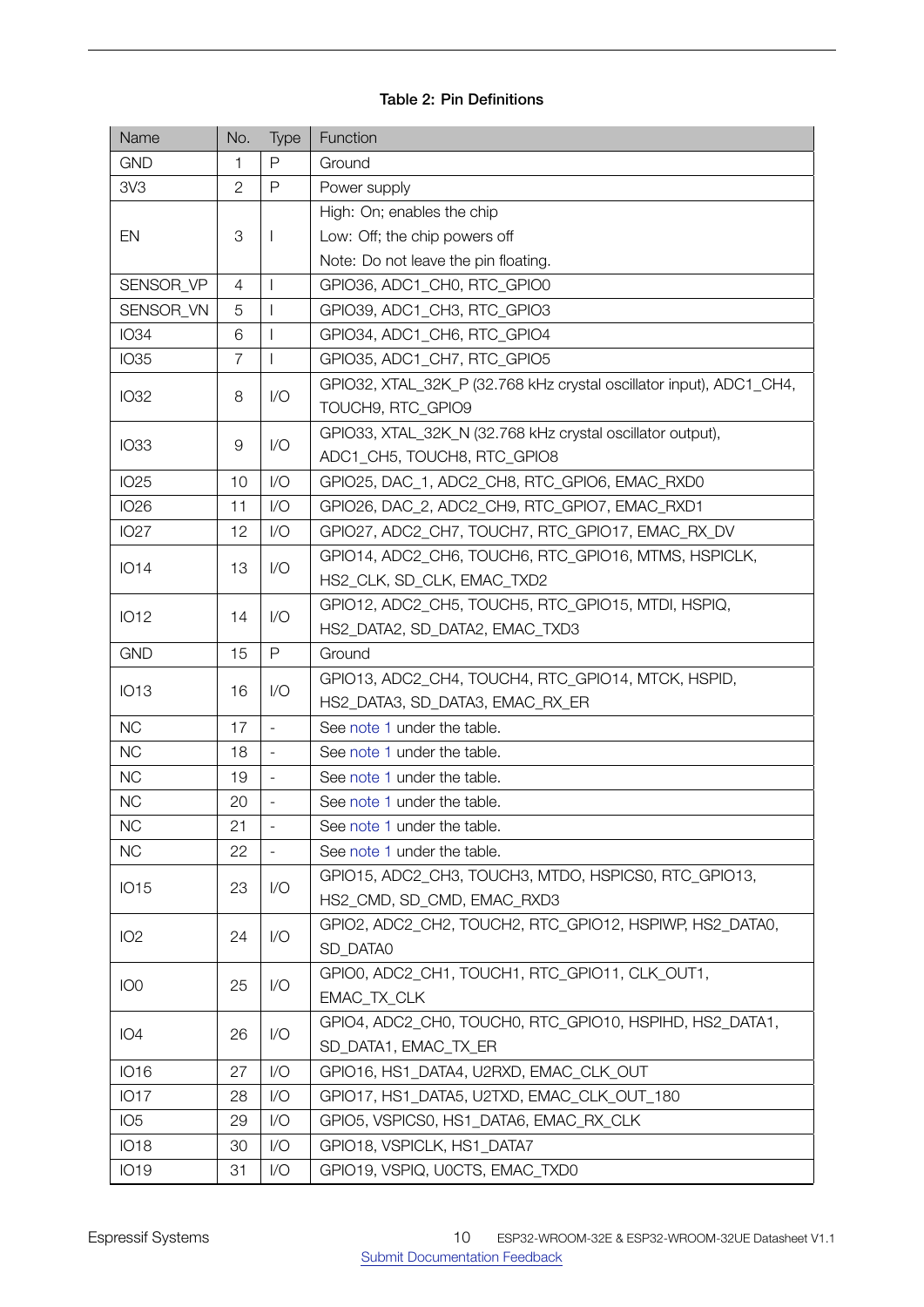| Name             | No. | Type          | <b>Function</b>                   |
|------------------|-----|---------------|-----------------------------------|
| <b>NC</b>        | 32  |               |                                   |
| <b>IO21</b>      | 33  | 1/O           | GPIO21, VSPIHD, EMAC TX EN        |
| RXD <sub>0</sub> | 34  | 1/O           | GPIO3, U0RXD, CLK OUT2            |
| TXD <sub>0</sub> | 35  | $\mathcal{U}$ | GPIO1, UOTXD, CLK OUT3, EMAC RXD2 |
| <b>IO22</b>      | 36  | 1/O           | GPIO22, VSPIWP, U0RTS, EMAC TXD1  |
| <b>IO23</b>      | 37  | 1/O           | GPIO23, VSPID, HS1 STROBE         |
| <b>GND</b>       | 38  | P             | Ground                            |

- <span id="page-11-2"></span>1. Pins GPIO6 to GPIO11 on the ESP32-D0WD-V3 chip are connected to the SPI flash integrated on the module and are not led out.
- 2. For peripheral pin configurations, please refer to *[ESP32 Datasheet](https://www.espressif.com/sites/default/files/documentation/esp32_datasheet_en.pdf)*.

# <span id="page-11-0"></span>3.3 Strapping Pins

ESP32 has five strapping pins: MTDI, GPIO0, GPIO2, MTDO, GPIO5. The pin-pin mapping between ESP32 and the module is as follows, which can be seen in Chapter [5](#page-21-0) *Schematics*:

- $\bullet$  MTDI = IO12
- $\bullet$  GPIO0 = BOOT/IO0
- $\bullet$  GPIO2 = IO2
- $\bullet$  MTDO = IO15
- GPIO5 =  $105$

Software can read the values of these five bits from register "GPIO\_STRAPPING".

During the chip's system reset release (power-on-reset, RTC watchdog reset and brownout reset), the latches of the strapping pins sample the voltage level as strapping bits of "0" or "1", and hold these bits until the chip is powered down or shut down. The strapping bits configure the device's boot mode, the operating voltage of VDD\_SDIO and other initial system settings.

Each strapping pin is connected to its internal pull-up/pull-down during the chip reset. Consequently, if a strapping pin is unconnected or the connected external circuit is high-impedance, the internal weak pull-up/pull-down will determine the default input level of the strapping pins.

To change the strapping bit values, users can apply the external pull-down/pull-up resistances, or use the host MCU's GPIOs to control the voltage level of these pins when powering on ESP32.

After reset release, the strapping pins work as normal-function pins.

<span id="page-11-1"></span>Refer to Table [3](#page-11-1) for a detailed boot-mode configuration by strapping pins.

#### Table 3: Strapping Pins

| Voltage of Internal LDO (VDD_SDIO) |           |  |  |  |  |
|------------------------------------|-----------|--|--|--|--|
| Pin<br>Default<br>3.3V<br>1.8V     |           |  |  |  |  |
| <b>MTDI</b>                        | Pull-down |  |  |  |  |

[Submit Documentation Feedback](https://www.espressif.com/en/company/contact/documentation_feedback?docId=4528§ions=&version=1.1) ESP32-WROOM-32E & ESP32-WROOM-32UE Datasheet V1.1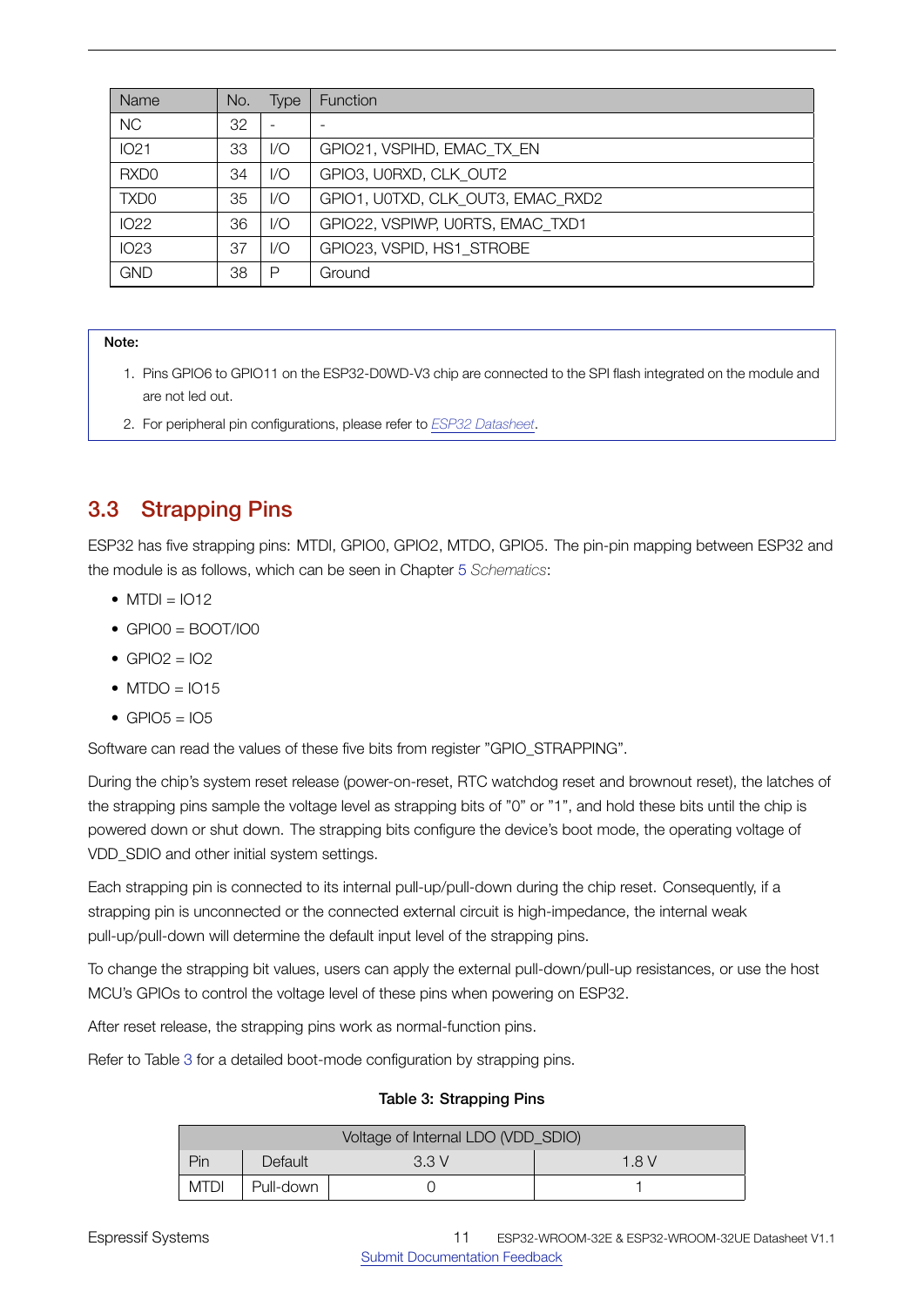| <b>Booting Mode</b> |           |                    |                             |                                                                  |  |  |
|---------------------|-----------|--------------------|-----------------------------|------------------------------------------------------------------|--|--|
| Pin                 | Default   |                    | <b>SPI Boot</b>             | Download Boot                                                    |  |  |
| GPIO0               | Pull-up   |                    |                             |                                                                  |  |  |
| GPIO <sub>2</sub>   | Pull-down |                    | Don't-care                  |                                                                  |  |  |
|                     |           |                    |                             | Enabling/Disabling Debugging Log Print over U0TXD During Booting |  |  |
| Pin                 | Default   |                    | <b>U0TXD Active</b>         | <b>U0TXD Silent</b>                                              |  |  |
| <b>MTDO</b>         | Pull-up   |                    |                             |                                                                  |  |  |
|                     |           |                    | <b>Timing of SDIO Slave</b> |                                                                  |  |  |
|                     |           | <b>FE</b> Sampling | <b>FE</b> Sampling          | <b>RE</b> Sampling<br><b>RE</b> Sampling                         |  |  |
| Pin                 | Default   | <b>FE Output</b>   | <b>RE</b> Output            | FE Output<br><b>RE Output</b>                                    |  |  |
| <b>MTDO</b>         | Pull-up   |                    | ( )                         |                                                                  |  |  |
| GPIO <sub>5</sub>   | Pull-up   | C                  |                             |                                                                  |  |  |

- FE: falling-edge, RE: rising-edge.
- Firmware can configure register bits to change the settings of "Voltage of Internal LDO (VDD\_SDIO)" and "Timing of SDIO Slave", after booting.
- The module integrates a 3.3 V SPI flash, so the pin MTDI cannot be set to 1 when the module is powered up.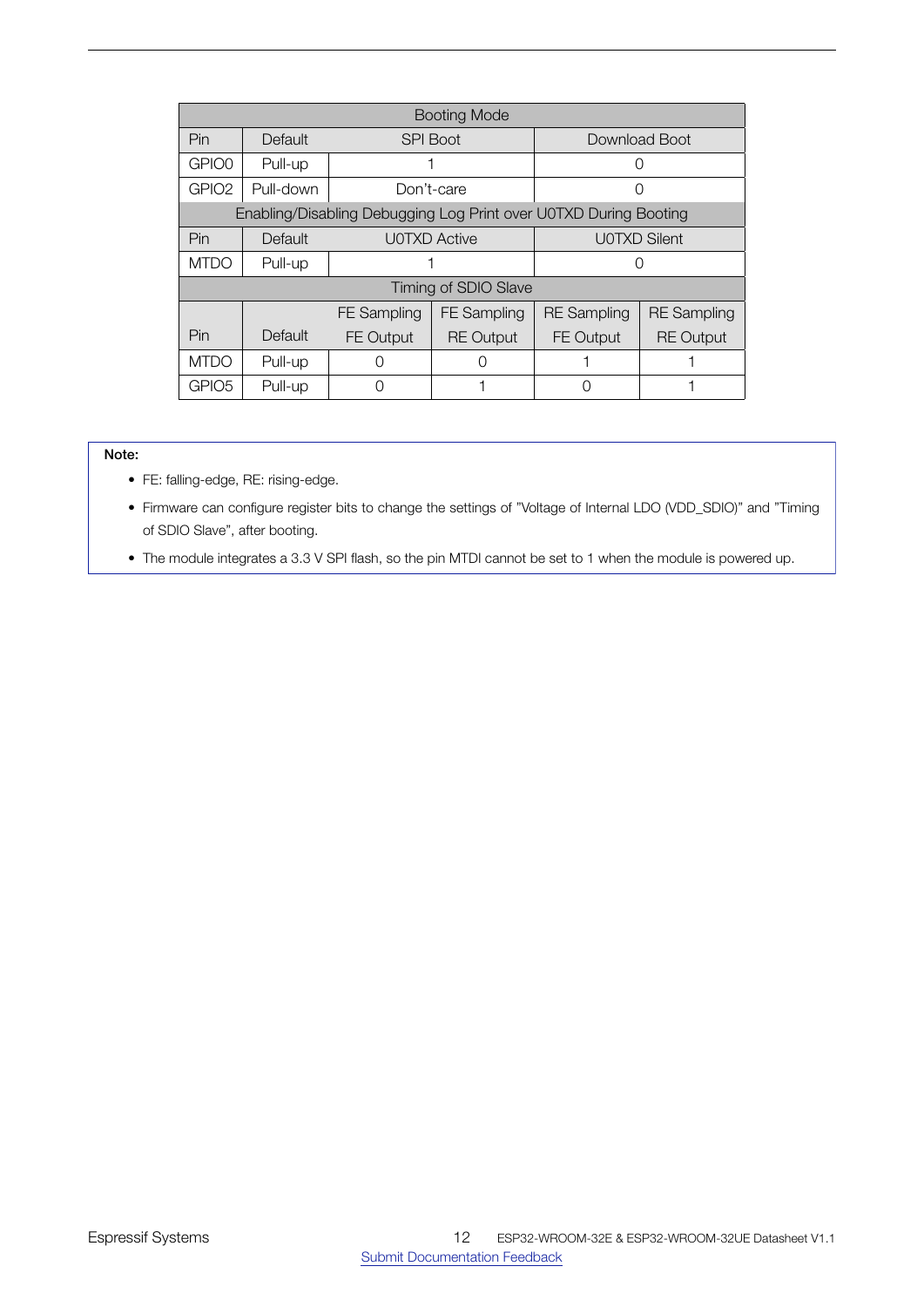# <span id="page-13-0"></span>4 Electrical Characteristics

# <span id="page-13-1"></span>4.1 Absolute Maximum Ratings

<span id="page-13-4"></span>Stresses beyond the absolute maximum ratings listed in the table below may cause permanent damage to the device. These are stress ratings only, and do not refer to the functional operation of the device that should follow the [recommended operating conditions.](#page-13-5)

| Table 4: Absolute Maximum Ratings |  |
|-----------------------------------|--|
|-----------------------------------|--|

| Symbol      | Parameter            | Min    | Max | Jnit    |
|-------------|----------------------|--------|-----|---------|
| VDD33       | Power supply voltage | $-0.3$ |     |         |
| $1$ $STORE$ | Storage temperature  | $-40$  | 85  | $\circ$ |

Note:

Please see Appendix IO\_MUX of *[ESP32 Datasheet](http://espressif.com/sites/default/files/documentation/esp32_datasheet_en.pdf)* for IO's power domain.

# <span id="page-13-5"></span><span id="page-13-2"></span>4.2 Recommended Operating Conditions

#### Table 5: Recommended Operating Conditions

| Symbol   | Parameter                                  | Min | Typ | Max | Unit        |
|----------|--------------------------------------------|-----|-----|-----|-------------|
| VDD33    | Power supply voltage                       |     | 3.3 | 3.6 |             |
| VDD      | Current delivered by external power supply | 0.5 |     |     |             |
|          | Operating temperature                      |     |     | 85  | $^{\circ}C$ |
| Humidity | Humidity condition                         |     | 85  |     | % $RH$      |

# <span id="page-13-6"></span><span id="page-13-3"></span>4.3 DC Characteristics (3.3 V, 25 °C)

#### Table 6: DC Characteristics (3.3 V, 25 °C)

| Symbol          | Parameter                 | Min                      | Typ                      | Max                | Unit   |
|-----------------|---------------------------|--------------------------|--------------------------|--------------------|--------|
| $C_{IN}$        | Pin capacitance           | $\overline{\phantom{a}}$ | 2                        | -                  | pF     |
| $V_{IH}$        | High-level input voltage  | $0.75 \times VDD1$       | ٠                        | $VDD1+0.3$         | $\vee$ |
| $V_{IL}$        | Low-level input voltage   | $-0.3$                   | ٠                        | $0.25 \times VDD1$ | $\vee$ |
| I <sub>IH</sub> | High-level input current  | -                        | -                        | 50                 | nA     |
| $I_L$           | Low-level input current   | $\overline{\phantom{a}}$ | $\overline{\phantom{a}}$ | 50                 | nA     |
| $V_{OH}$        | High-level output voltage | $0.8 \times VDD1$        |                          | -                  | V      |
| $V_{OL}$        | Low-level output voltage  |                          | $\overline{\phantom{a}}$ | $0.1 \times VDD1$  |        |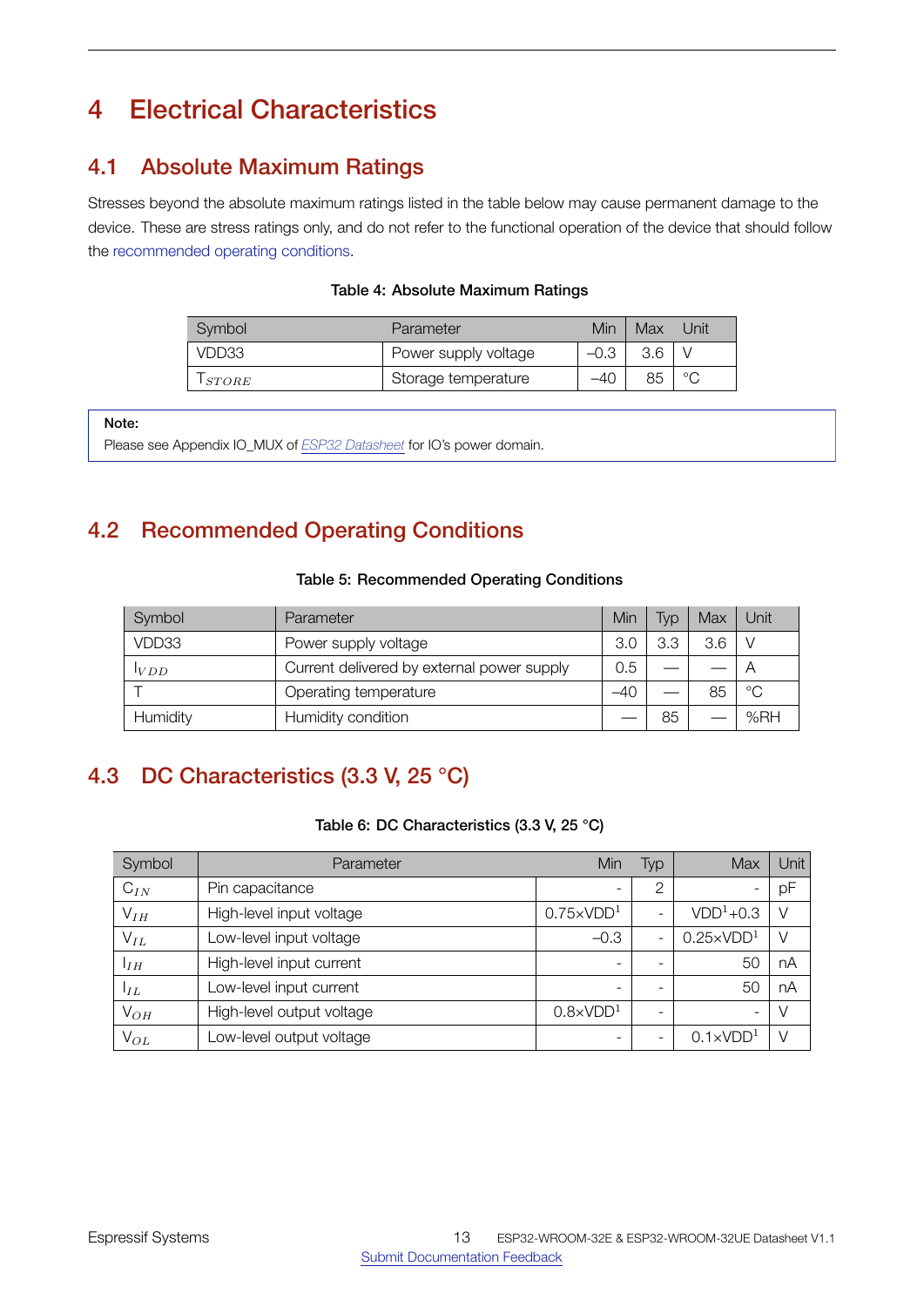| Symbol         | Parameter                                                                                                                    |                                   | Min | Typ | <b>Max</b>               | Unit      |
|----------------|------------------------------------------------------------------------------------------------------------------------------|-----------------------------------|-----|-----|--------------------------|-----------|
|                | High-level source current<br>$(VDD1 = 3.3 V,$                                                                                | VDD3P3 CPU<br>power domain $1, 2$ |     | 40  | $\overline{\phantom{a}}$ | mA        |
| $1_{OH}$       | $V_{OH}$ >= 2.64 V,<br>output drive strength set                                                                             | VDD3P3 RTC<br>power domain $1, 2$ |     | 40  | ٠                        | mA        |
|                | to the maximum)                                                                                                              | VDD_SDIO power<br>domain $1, 3$   |     | 20  | ٠                        | mA        |
| $I_{OL}$       | Low-level sink current<br>(VDD <sup>1</sup> = 3.3 V, V <sub>OL</sub> = 0.495 V,<br>output drive strength set to the maximum) |                                   |     | 28  | ٠                        | mA        |
| $R_{PU}$       | Resistance of internal pull-up resistor                                                                                      |                                   |     | 45  | ÷,                       | $k\Omega$ |
| $R_{PD}$       | Resistance of internal pull-down resistor                                                                                    |                                   |     | 45  | ٠                        | $k\Omega$ |
| $V_{IL\_nRST}$ | Low-level input voltage of CHIP_PU<br>to power off the chip                                                                  |                                   |     |     | 0.6                      | $\vee$    |

- 1. Please see Appendix IO\_MUX of *[ESP32 Datasheet](http://espressif.com/sites/default/files/documentation/esp32_datasheet_en.pdf)* for IO's power domain. VDD is the I/O voltage for a particular power domain of pins.
- 2. For VDD3P3\_CPU and VDD3P3\_RTC power domain, per-pin current sourced in the same domain is gradually reduced from around 40 mA to around 29 mA, V<sub>OH</sub>>=2.64 V, as the number of current-source pins increases.
- 3. Pins occupied by flash and/or PSRAM in the VDD\_SDIO power domain were excluded from the test.

# <span id="page-14-0"></span>4.4 Current Consumption Characteristics

With the use of advanced power-management technologies, ESP32 can switch between different power modes.

For details on ESP32's power consumption in different power modes, please refer to section "RTC and Low-Power Management" in *[ESP32 Datasheet](http://espressif.com/sites/default/files/documentation/esp32_datasheet_en.pdf)*.

### <span id="page-14-2"></span><span id="page-14-1"></span>4.4.1 Current Consumption Depending on RF Modes

| Work mode           | <b>Description</b> |                                    | Average (mA) | Peak (mA) |
|---------------------|--------------------|------------------------------------|--------------|-----------|
|                     | TX                 | 802.11b, 20 MHz, 1 Mbps, @19.5 dBm | 239          | 379       |
|                     |                    | 802.11g, 20 MHz, 54 Mbps, @15 dBm  | 190          | 276       |
| Active (RF working) |                    | 802.11b, 20 MHz, MCS7, @13 dBm     | 183          | 258       |
|                     |                    | 802.11n, 40 MHz, MCS7, @13 dBm     | 165          | 211       |
|                     | RX.                | 802.11b/g/n                        | 112          | 112       |
|                     |                    | 802.11n, 40 MHz                    | 118          | 118       |

#### Table 7: Current Consumption Depending on RF Modes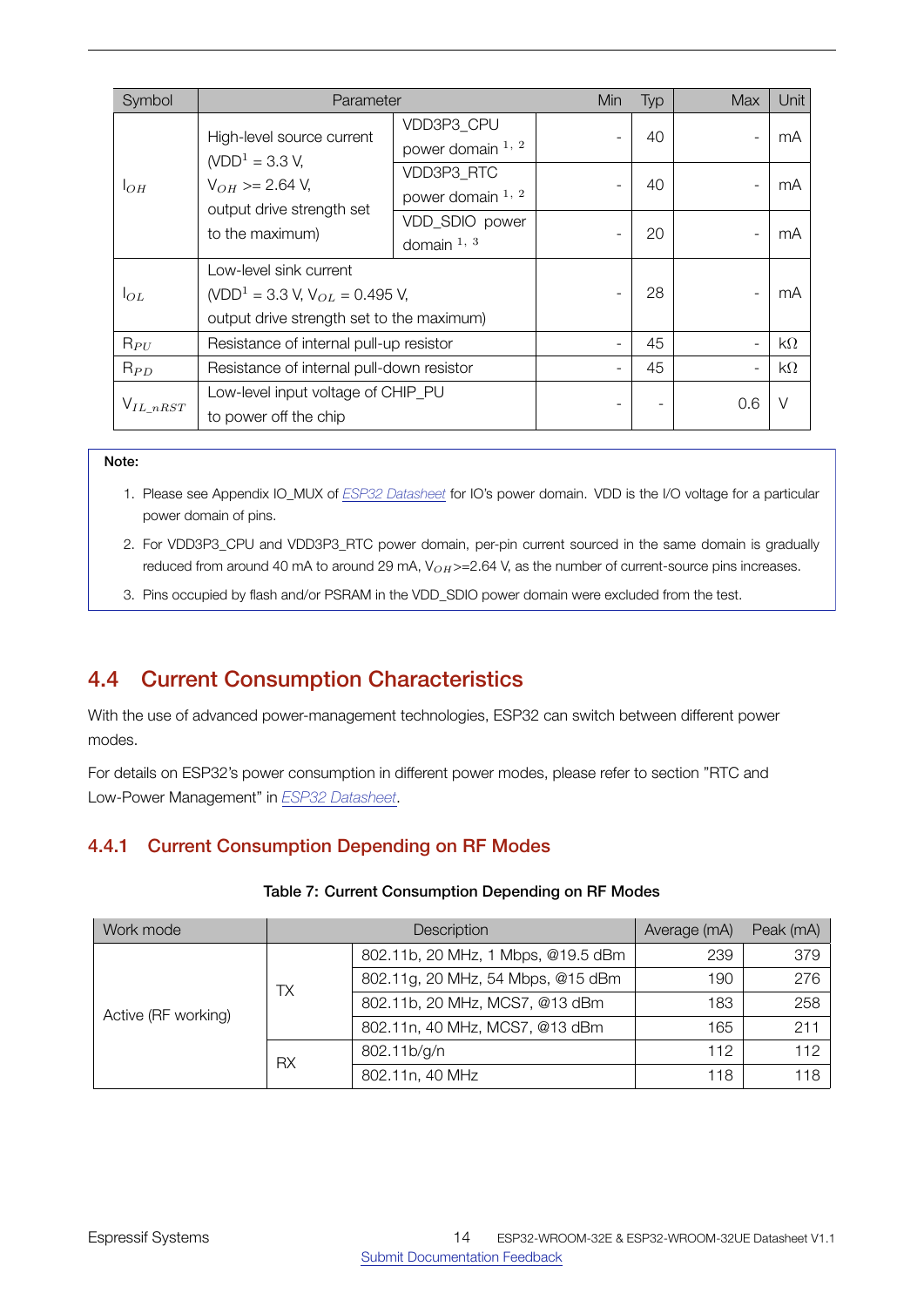- The current consumption measurements are taken with a 3.3 V supply at 25 °C of ambient temperature at the RF port. All transmitters' measurements are based on a 50% duty cycle.
- The current consumption figures for in RX mode are for cases when the peripherals are disabled and the CPU idle.

# <span id="page-15-0"></span>4.5 Wi-Fi RF Characteristics

### <span id="page-15-4"></span><span id="page-15-1"></span>4.5.1 Wi-Fi RF Standards

#### Table 8: Wi-Fi RF Standards

| Name                                              |        | Description                            |  |  |
|---------------------------------------------------|--------|----------------------------------------|--|--|
| Center frequency range of operating channel note1 |        | $2412 \sim 2484$ MHz                   |  |  |
| Wi-Fi wireless standard                           |        | IEEE 802.11b/g/n                       |  |  |
|                                                   |        | 11b: 1, 2, 5.5 and 11 Mbps             |  |  |
| Data rate                                         | 20 MHz | 11g: 6, 9, 12, 18, 24, 36, 48, 54 Mbps |  |  |
|                                                   |        | 11n: MCS0-7, 72.2 Mbps (Max)           |  |  |
|                                                   | 40 MHz | 11n: MCS0-7, 150 Mbps (Max)            |  |  |
| Antenna type                                      |        | PCB antenna, IPEX antenna              |  |  |

#### Note:

- 1. Device should operate in the center frequency range allocated by regional regulatory authorities. Target center frequency range is configurable by software.
- 2. For the modules that use IPEX antennas, the output impedance is 50  $\Omega$ . For other modules without IPEX antennas, users do not need to concern about the output impedance.

### <span id="page-15-5"></span><span id="page-15-2"></span>4.5.2 Transmitter Characteristics

#### Table 9: Transmitter Characteristics

| Parameter     | Rate            | Typ  | Unit |
|---------------|-----------------|------|------|
|               | 11b, 1 Mbps     | 19.5 |      |
|               | 11b, 11 Mbps    | 19.5 |      |
|               | 11g, $6$ Mbps   | 18   |      |
| TX Power note | 11g, 54 Mbps    | 14   | dBm  |
|               | 11n, HT20, MCS0 | 18   |      |
|               | 11n, HT20, MCS7 | 13   |      |
|               | 11n, HT40, MCS0 | 18   |      |
|               | 11n, HT40, MCS7 | 13   |      |

#### Note:

<span id="page-15-3"></span>Target TX power is configurable based on device or certification requirements.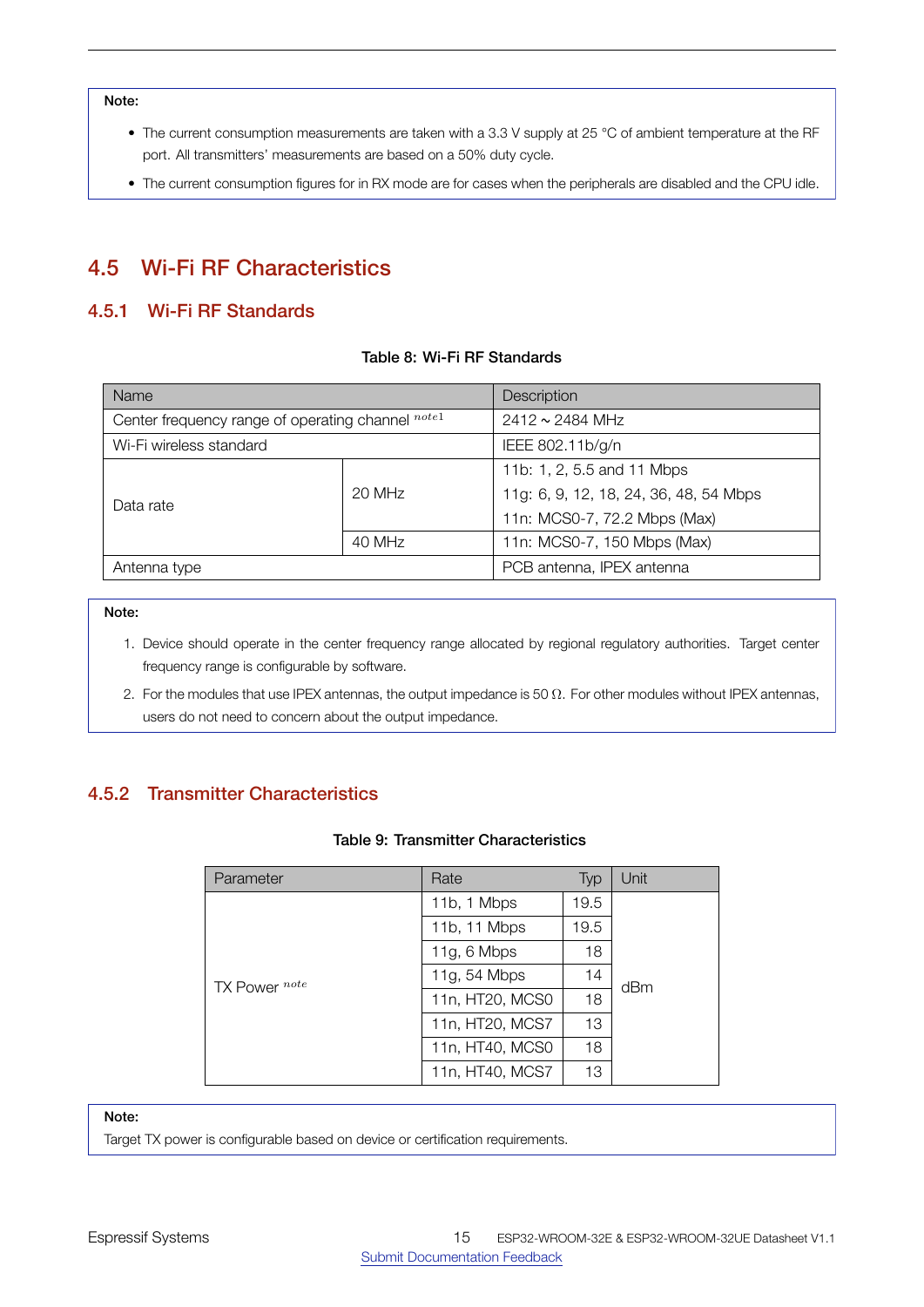# <span id="page-16-0"></span>4.5.3 Receiver Characteristics

| Parameter                  | Rate            | Typ   | Unit |
|----------------------------|-----------------|-------|------|
| <b>RX Sensitivity</b>      | 1 Mbps          | $-97$ | dBm  |
|                            | 2 Mbps          | $-94$ |      |
|                            | 5.5 Mbps        | $-92$ |      |
|                            | 11 Mbps         | $-88$ |      |
|                            | 6 Mbps          | $-93$ |      |
|                            | 9 Mbps          | $-91$ |      |
|                            | 12 Mbps         | $-89$ |      |
|                            | 18 Mbps         | $-87$ |      |
|                            | 24 Mbps         | $-84$ |      |
|                            | 36 Mbps         | $-80$ |      |
|                            | 48 Mbps         | $-77$ |      |
|                            | 54 Mbps         | $-75$ |      |
|                            | 11n, HT20, MCS0 | $-92$ |      |
|                            | 11n, HT20, MCS1 | $-88$ |      |
|                            | 11n, HT20, MCS2 | $-86$ |      |
|                            | 11n, HT20, MCS3 | $-83$ |      |
|                            | 11n, HT20, MCS4 | $-80$ |      |
|                            | 11n, HT20, MCS5 | $-76$ |      |
|                            | 11n, HT20, MCS6 | $-74$ |      |
|                            | 11n, HT20, MCS7 | $-72$ |      |
|                            | 11n, HT40, MCS0 | $-89$ |      |
|                            | 11n, HT40, MCS1 | $-85$ |      |
|                            | 11n, HT40, MCS2 | $-83$ |      |
|                            | 11n, HT40, MCS3 | $-80$ |      |
|                            | 11n, HT40, MCS4 | $-76$ |      |
|                            | 11n, HT40, MCS5 | $-72$ |      |
|                            | 11n, HT40, MCS6 | $-71$ |      |
|                            | 11n, HT40, MCS7 | -69   |      |
| RX Maximum Input Level     | 11b, 1 Mbps     | 5     | dBm  |
|                            | 11b, 11 Mbps    | 5     |      |
|                            | 11g, 6 Mbps     | 0     |      |
|                            | 11g, 54 Mbps    | $-8$  |      |
|                            | 11n, HT20, MCS0 | 0     |      |
|                            | 11n, HT20, MCS7 | $-8$  |      |
|                            | 11n, HT40, MCS0 | 0     |      |
|                            | 11n, HT40, MCS7 | $-8$  |      |
| Adjacent Channel Rejection | 11b, 11 Mbps    | 35    | dB   |
|                            | 11g, 6 Mbps     | 27    |      |
|                            | 11g, 54 Mbps    | 13    |      |
|                            | 11n, HT20, MCS0 | 27    |      |
|                            | 11n, HT20, MCS7 | 12    |      |

#### Table 10: Receiver Characteristics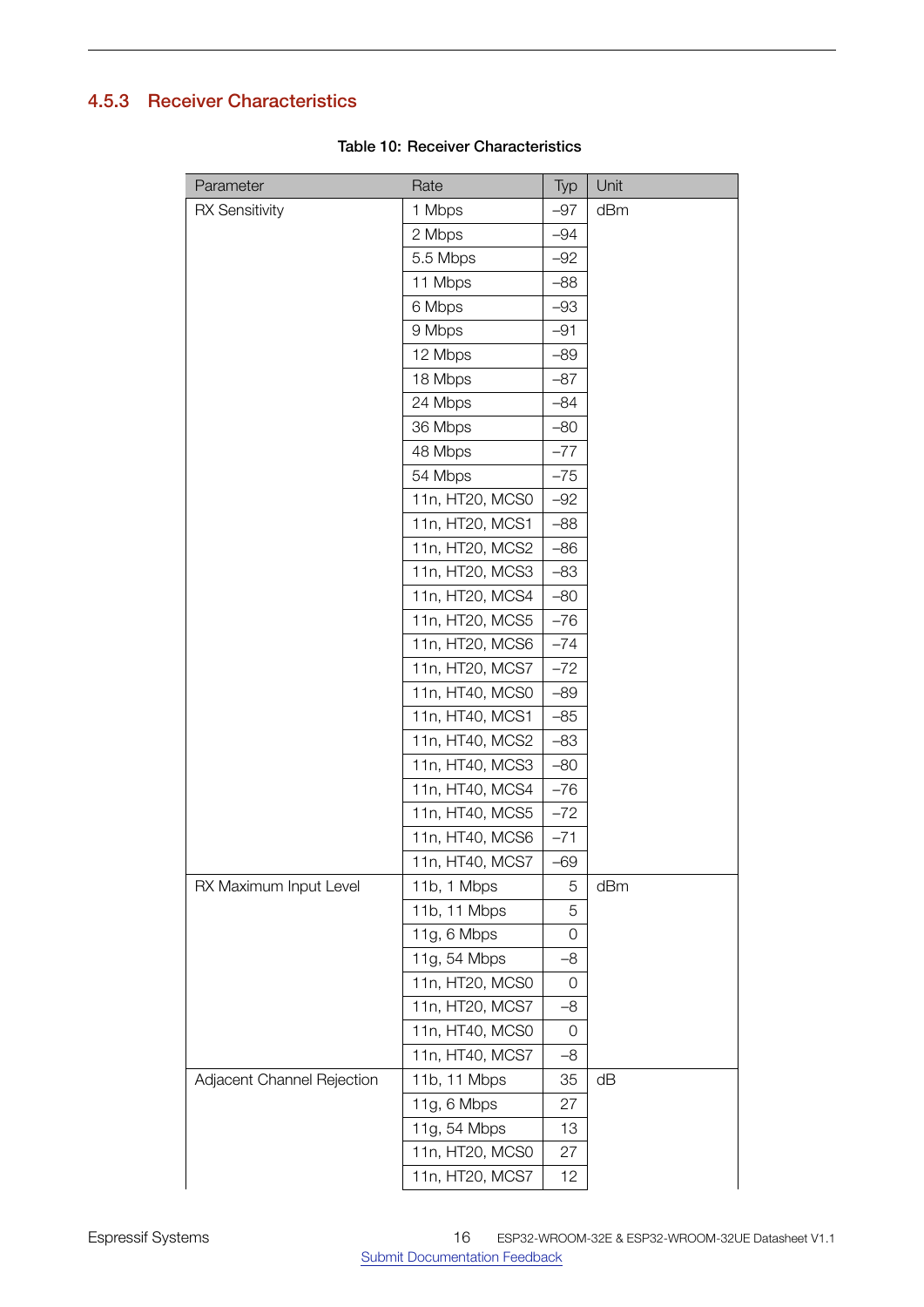| Parameter | Rate            | $T_V p$ | Unit |
|-----------|-----------------|---------|------|
|           | 11n, HT40, MCS0 | 16      |      |
|           | 11n, HT40, MCS7 |         |      |

# <span id="page-17-0"></span>4.6 Bluetooth Radio

# <span id="page-17-3"></span><span id="page-17-1"></span>4.6.1 Receiver – Basic Data Rate

| Parameter                         | Conditions               | Min      | Typ   | <b>Max</b>               | Unit |
|-----------------------------------|--------------------------|----------|-------|--------------------------|------|
| Sensitivity @0.1% BER             |                          | $-90$    | $-89$ | $-88$                    | dBm  |
| Maximum received signal @0.1% BER | $\overline{\phantom{a}}$ | $\Omega$ |       | $\overline{\phantom{a}}$ | dBm  |
| Co-channel C/I                    |                          | ۰        | $+7$  | $\overline{\phantom{a}}$ | dΒ   |
|                                   | $F = FO + 1 MHz$         |          |       | $-6$                     | dΒ   |
|                                   | $F = FO - 1 MHz$         | -        |       | $-6$                     | dΒ   |
|                                   | $F = F0 + 2 MHz$         |          |       | $-25$                    | dB   |
| Adjacent channel selectivity C/I  | $F = F0 - 2 MHz$         | -        |       | $-33$                    | dB   |
|                                   | $F = FO + 3 MHz$         | -        |       | $-25$                    | dΒ   |
|                                   | $F = FO - 3 MHz$         |          |       | $-45$                    | dB   |
|                                   | 30 MHz $\sim$ 2000 MHz   | $-10$    |       | $\overline{\phantom{a}}$ | dBm  |
| Out-of-band blocking performance  | 2000 MHz ~ 2400 MHz      | $-27$    |       | $\overline{\phantom{a}}$ | dBm  |
|                                   | 2500 MHz $\sim$ 3000 MHz | $-27$    |       | $\overline{\phantom{a}}$ | dBm  |
|                                   | 3000 MHz $\sim$ 12.5 GHz | $-10$    |       | $\overline{\phantom{a}}$ | dBm  |
| Intermodulation                   |                          | -36      |       | $\overline{\phantom{a}}$ | dBm  |

#### Table 11: Receiver Characteristics – Basic Data Rate

# <span id="page-17-4"></span><span id="page-17-2"></span>4.6.2 Transmitter – Basic Data Rate

#### Table 12: Transmitter Characteristics – Basic Data Rate

| Parameter                                       | Conditions               | Min                      | Typ      | Max                      | Unit           |
|-------------------------------------------------|--------------------------|--------------------------|----------|--------------------------|----------------|
| RF transmit power (see note under Table 12)     | $\overline{\phantom{a}}$ | $\overline{\phantom{a}}$ | $\Omega$ | $\overline{\phantom{a}}$ | dBm            |
| Gain control step                               | $\overline{\phantom{a}}$ | $\overline{\phantom{a}}$ | 3        | $\overline{\phantom{a}}$ | dB             |
| RF power control range                          |                          | $-12$                    |          | $+9$                     | dBm            |
| +20 dB bandwidth                                | $\overline{\phantom{a}}$ | $\overline{\phantom{a}}$ | 0.9      | $\overline{\phantom{a}}$ | MHz            |
|                                                 | $F = F0 \pm 2$ MHz       | $\overline{\phantom{a}}$ | $-55$    | $\overline{\phantom{a}}$ | dBm            |
| Adjacent channel transmit power                 | $F = F0 \pm 3$ MHz       | $\overline{\phantom{a}}$ | $-55$    | $\overline{\phantom{a}}$ | dBm            |
|                                                 | $F = F0 \pm 3$ MHz       | $\overline{\phantom{a}}$ | $-59$    | $\overline{\phantom{a}}$ | dBm            |
| $\Delta f1_{avg}$                               | $\overline{\phantom{a}}$ | $\overline{\phantom{a}}$ | ۰        | 155                      | kHz            |
| $\Delta f2_{\text{max}}$                        | $\overline{\phantom{a}}$ | 127                      |          | $\overline{\phantom{0}}$ | kHz            |
| $\Delta f2_{\text{avg}}/\Delta f1_{\text{avg}}$ | $\overline{\phantom{a}}$ | $\overline{\phantom{a}}$ | 0.92     | $\blacksquare$           |                |
| <b>ICFT</b>                                     | $\overline{\phantom{a}}$ | $\overline{\phantom{a}}$ | $-7$     | $\overline{\phantom{a}}$ | kHz            |
| Drift rate                                      | $\overline{\phantom{a}}$ | $\overline{\phantom{a}}$ | 0.7      | $\overline{\phantom{a}}$ | kHz/50 $\mu$ s |
| Drift (DH1)                                     | $\overline{\phantom{a}}$ | $\overline{\phantom{a}}$ | 6        | $\overline{\phantom{m}}$ | kHz            |
| Drift (DH5)                                     | $\overline{\phantom{a}}$ | $\overline{\phantom{a}}$ | 6        | $\overline{\phantom{a}}$ | kHz            |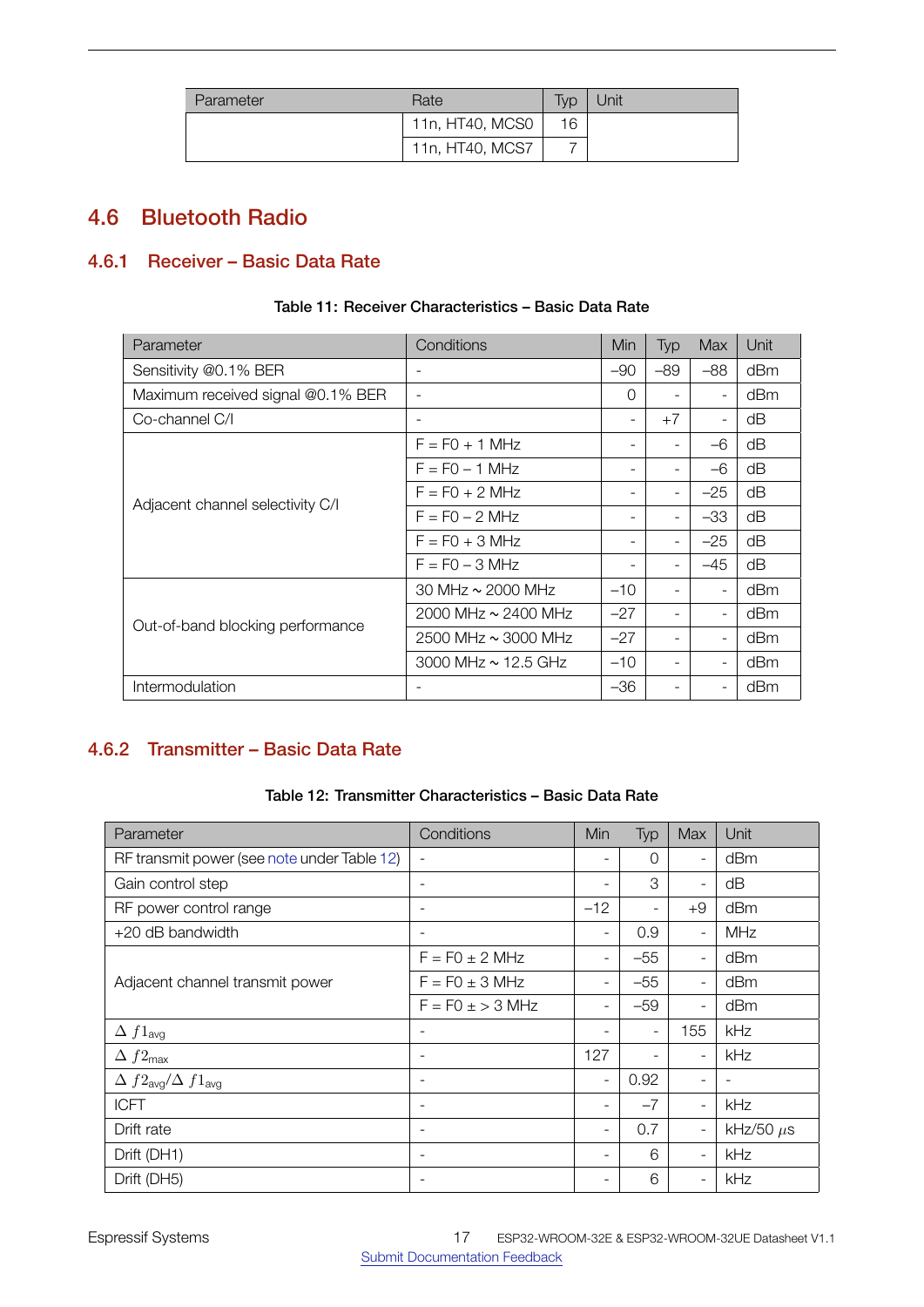There are a total of eight power levels from 0 to 7, and the transmit power ranges from –12 dBm to 9 dBm. When the power level rises by 1, the transmit power increases by 3 dB. Power level 4 is used by default and the corresponding transmit power is 0 dBm.

### <span id="page-18-2"></span><span id="page-18-0"></span>4.6.3 Receiver – Enhanced Data Rate

| Parameter                          | Conditions               | <b>Min</b>               | Typ            | <b>Max</b>               | Unit |
|------------------------------------|--------------------------|--------------------------|----------------|--------------------------|------|
|                                    | $\pi$ /4 DQPSK           |                          |                |                          |      |
| Sensitivity @0.01% BER             |                          | $-90$                    | $-89$          | $-88$                    | dBm  |
| Maximum received signal @0.01% BER |                          | $\overline{\phantom{0}}$ | $\Omega$       | $\overline{\phantom{a}}$ | dBm  |
| Co-channel C/I                     | $\overline{\phantom{a}}$ | $\overline{\phantom{0}}$ | 11             | $\blacksquare$           | dB   |
| Adjacent channel selectivity C/I   | $F = F0 + 1$ MHz         | $\overline{\phantom{0}}$ | $-7$           | $\overline{\phantom{a}}$ | dB   |
|                                    | $F = FO - 1 MHz$         | $\overline{\phantom{0}}$ | $-7$           | $\overline{\phantom{a}}$ | dB   |
|                                    | $F = F0 + 2 MHz$         | $\overline{\phantom{0}}$ | $-25$          | $\blacksquare$           | dB   |
|                                    | $F = F0 - 2 MHz$         | $\overline{\phantom{0}}$ | $-35$          | $\blacksquare$           | dB   |
|                                    | $F = FO + 3 MHz$         | $\overline{\phantom{0}}$ | $-25$          | $\overline{\phantom{a}}$ | dB   |
|                                    | $F = F0 - 3 MHz$         | $\overline{\phantom{0}}$ | $-45$          | $\overline{\phantom{a}}$ | dB   |
|                                    | 8DPSK                    |                          |                |                          |      |
| Sensitivity @0.01% BER             | $\qquad \qquad -$        | $-84$                    | $-83$          | $-82$                    | dBm  |
| Maximum received signal @0.01% BER | $\overline{\phantom{a}}$ | $\overline{\phantom{0}}$ | $-5$           | $\overline{\phantom{a}}$ | dBm  |
| C/I c-channel                      | $\overline{\phantom{a}}$ | $\overline{\phantom{0}}$ | 18             | $\overline{\phantom{a}}$ | dB   |
|                                    | $F = F0 + 1$ MHz         | $\overline{\phantom{0}}$ | $\mathbf{2}$   | $\overline{\phantom{a}}$ | dB   |
|                                    | $F = FO - 1 MHz$         | $\overline{\phantom{0}}$ | $\mathfrak{D}$ | $\overline{\phantom{a}}$ | dB   |
|                                    | $F = F0 + 2 MHz$         | $\overline{\phantom{0}}$ | $-25$          | $\overline{\phantom{a}}$ | dB   |
| Adjacent channel selectivity C/I   | $F = FO - 2 MHz$         | $\overline{\phantom{0}}$ | $-25$          | $\blacksquare$           | dB   |
|                                    | $F = F0 + 3 MHz$         | $\overline{\phantom{0}}$ | $-25$          | $\overline{\phantom{a}}$ | dB   |
|                                    | $F = FO - 3 MHz$         | $\overline{\phantom{0}}$ | $-38$          | $\blacksquare$           | dB   |

#### Table 13: Receiver Characteristics – Enhanced Data Rate

### <span id="page-18-3"></span><span id="page-18-1"></span>4.6.4 Transmitter – Enhanced Data Rate

#### Table 14: Transmitter Characteristics – Enhanced Data Rate

| Parameter                                   | Conditions               | Min                      | <b>Typ</b>               | Max                      | Unit |
|---------------------------------------------|--------------------------|--------------------------|--------------------------|--------------------------|------|
| RF transmit power (see note under Table 12) |                          |                          | 0                        | $\blacksquare$           | dBm  |
| Gain control step                           |                          |                          | 3                        | $\overline{\phantom{a}}$ | dB   |
| RF power control range                      | $\overline{\phantom{0}}$ | $-12$                    | $\overline{\phantom{0}}$ | $+9$                     | dBm  |
| $\pi$ /4 DQPSK max w0                       |                          | $\overline{\phantom{0}}$ | $-0.72$                  | $\blacksquare$           | kHz  |
| $\pi$ /4 DQPSK max wi                       |                          | $\overline{\phantom{0}}$ | $-6$                     | $\overline{\phantom{a}}$ | kHz  |
| $\pi$ /4 DQPSK max lwi + w0l                | -                        | $\overline{\phantom{a}}$ | $-7.42$                  | $\overline{\phantom{a}}$ | kHz  |
| 8DPSK max w0                                |                          |                          | 0.7                      | $\blacksquare$           | kHz  |
| 8DPSK max wi                                | $\overline{\phantom{0}}$ | $\overline{\phantom{0}}$ | $-9.6$                   | $\blacksquare$           | kHz  |
| 8DPSK max lwi + w0l                         |                          |                          | $-10$                    | $\blacksquare$           | kHz  |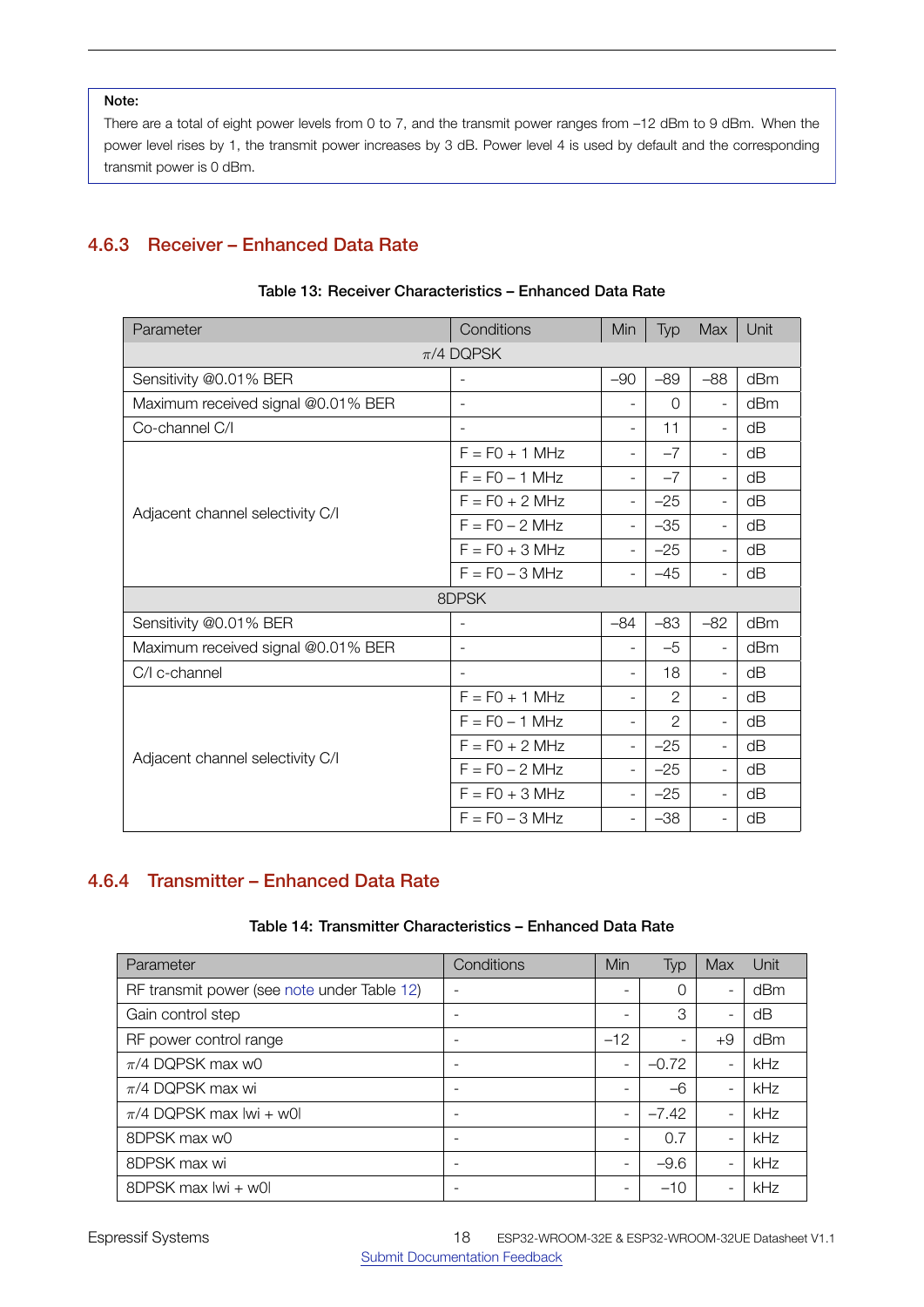| Parameter                          | Conditions           | Min                      | <b>Typ</b> | Max                      | Unit |
|------------------------------------|----------------------|--------------------------|------------|--------------------------|------|
|                                    | <b>RMS DEVM</b>      | $\overline{\phantom{0}}$ | 4.28       | $\overline{\phantom{a}}$ | $\%$ |
| $\pi$ /4 DQPSK modulation accuracy | 99% DEVM             |                          | 100        | $\blacksquare$           | $\%$ |
|                                    | Peak DEVM            |                          | 13.3       | $\overline{\phantom{a}}$ | %    |
| 8 DPSK modulation accuracy         | <b>RMS DEVM</b>      |                          | 5.8        | $\blacksquare$           | $\%$ |
|                                    | 99% DEVM             |                          | 100        | $\overline{\phantom{a}}$ | $\%$ |
|                                    | Peak DEVM            |                          | 14         | $\overline{\phantom{a}}$ | $\%$ |
|                                    | $F = F0 \pm 1$ MHz   |                          | $-46$      | $\overline{\phantom{0}}$ | dBm  |
|                                    | $F = F0 \pm 2$ MHz   |                          | $-44$      | $\overline{\phantom{a}}$ | dBm  |
| In-band spurious emissions         | $F = F0 \pm 3$ MHz   |                          | $-49$      | $\overline{\phantom{a}}$ | dBm  |
|                                    | $F = FO +/- > 3 MHz$ |                          |            | $-53$                    | dBm  |
| EDR differential phase coding      |                      |                          | 100        | $\overline{\phantom{0}}$ | %    |

# <span id="page-19-0"></span>4.7 Bluetooth LE Radio

### <span id="page-19-3"></span><span id="page-19-1"></span>4.7.1 Receiver

| Parameter                          | Conditions                 | Min                      | Typ   | Max                      | Unit |
|------------------------------------|----------------------------|--------------------------|-------|--------------------------|------|
| Sensitivity @30.8% PER             | $\overline{\phantom{a}}$   | -94                      | $-93$ | $-92$                    | dBm  |
| Maximum received signal @30.8% PER | $\overline{\phantom{a}}$   | 0                        |       | $\overline{\phantom{a}}$ | dBm  |
| Co-channel C/I                     | $\overline{\phantom{a}}$   | $\overline{\phantom{a}}$ | $+10$ | $\overline{\phantom{a}}$ | dB   |
| Adjacent channel selectivity C/I   | $F = FO + 1 MHz$           |                          | $-5$  |                          | dΒ   |
|                                    | $F = FO - 1 MHz$           | $\overline{\phantom{a}}$ | $-5$  | $\overline{\phantom{a}}$ | dΒ   |
|                                    | $F = F0 + 2 MHz$           | $\overline{\phantom{a}}$ | $-25$ | $\overline{\phantom{a}}$ | dΒ   |
|                                    | $F = FO - 2 MHz$           | $\overline{\phantom{a}}$ | $-35$ | $\blacksquare$           | dB   |
|                                    | $F = FO + 3 MHz$           |                          | $-25$ | $\overline{\phantom{a}}$ | dΒ   |
|                                    | $F = FO - 3 MHz$           |                          | $-45$ | $\blacksquare$           | dB   |
| Out-of-band blocking performance   | 30 MHz $\sim$ 2000 MHz     | $-10$                    |       | $\overline{\phantom{a}}$ | dBm  |
|                                    | 2000 MHz $\sim$ 2400 MHz   | $-27$                    |       | $\overline{\phantom{a}}$ | dBm  |
|                                    | $2500$ MHz $\sim$ 3000 MHz | $-27$                    | ٠     | $\overline{\phantom{a}}$ | dBm  |
|                                    | 3000 MHz $\sim$ 12.5 GHz   | $-10$                    | ٠     | $\blacksquare$           | dBm  |
| Intermodulation                    |                            | $-36$                    | ٠     | $\overline{\phantom{a}}$ | dBm  |

#### Table 15: Receiver Characteristics – BLE

# <span id="page-19-4"></span><span id="page-19-2"></span>4.7.2 Transmitter

#### Table 16: Transmitter Characteristics – BLE

| Parameter                                   | Conditions               | Min   | Typ   | Max | Unit |
|---------------------------------------------|--------------------------|-------|-------|-----|------|
| RF transmit power (see note under Table 12) | $\overline{\phantom{a}}$ |       |       |     | dBm  |
| Gain control step                           | $\overline{\phantom{0}}$ |       | 3     |     | dB   |
| RF power control range                      | -                        | $-12$ |       | +9  | dBm  |
|                                             | $F = F0 \pm 2$ MHz       |       | $-55$ |     | dBm  |
| Adjacent channel transmit power             | $F = F0 \pm 3$ MHz       |       | $-57$ |     | dBm  |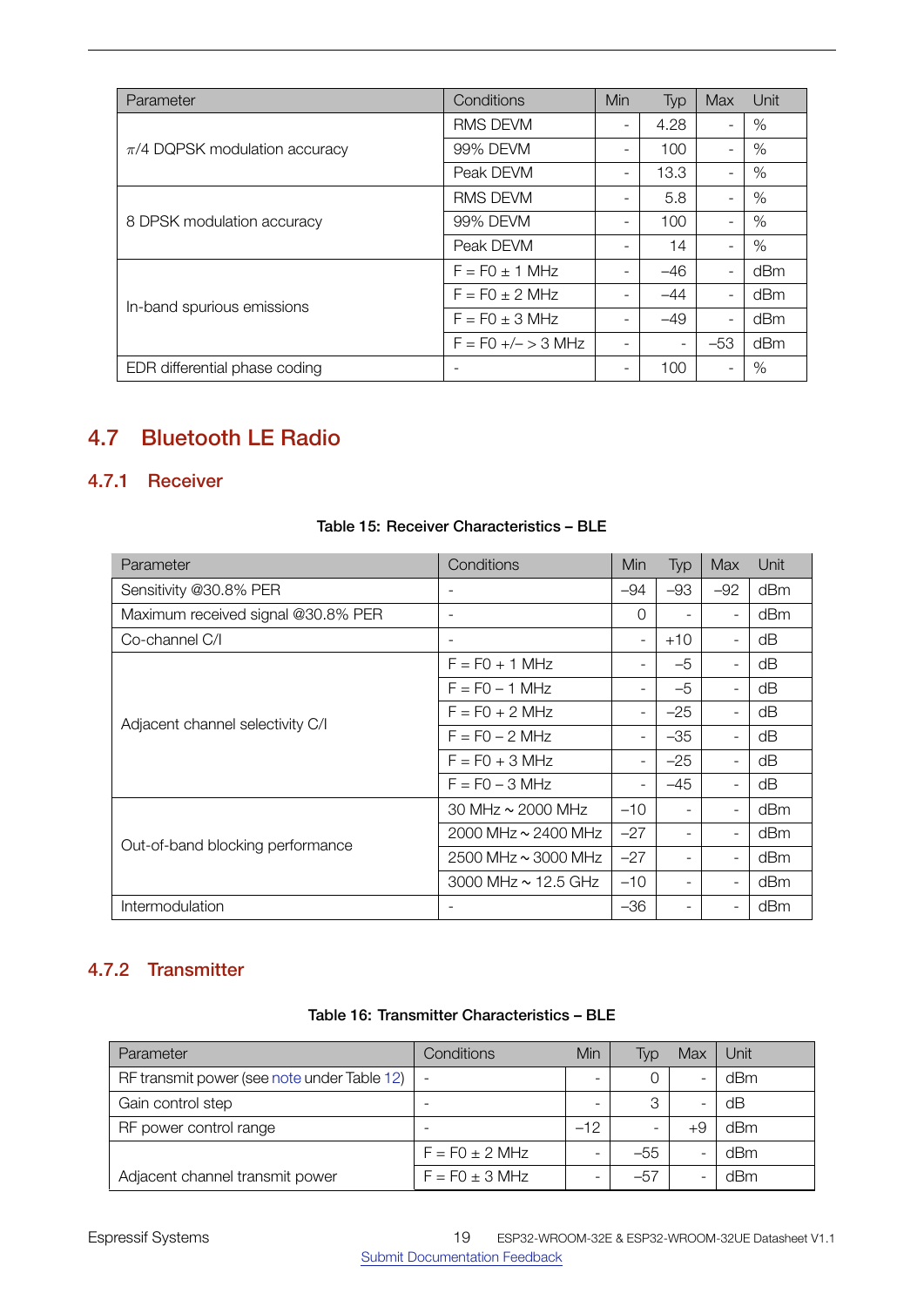| Parameter                                       | Conditions               | Min                      | Typ                      | Max                      | Unit           |
|-------------------------------------------------|--------------------------|--------------------------|--------------------------|--------------------------|----------------|
|                                                 | $F = F0 \pm 3$ MHz       | $\overline{\phantom{a}}$ | $-59$                    | $\overline{\phantom{a}}$ | dBm            |
| $\Delta f1_{\text{avg}}$                        | $\overline{\phantom{0}}$ | $\overline{\phantom{0}}$ | $\overline{\phantom{a}}$ | 265                      | kHz            |
| $\Delta f2_{\text{max}}$                        | $\overline{\phantom{0}}$ | 210                      | $\overline{\phantom{a}}$ | $\overline{\phantom{a}}$ | kHz            |
| $\Delta f2_{\text{avg}}/\Delta f1_{\text{avg}}$ | $\overline{\phantom{0}}$ | $\overline{\phantom{a}}$ | $+0.92$                  | $\overline{\phantom{0}}$ |                |
| <b>ICFT</b>                                     | $\overline{\phantom{0}}$ | $\blacksquare$           | $-10$                    | $\overline{\phantom{a}}$ | kHz            |
| Drift rate                                      | $\overline{\phantom{0}}$ | $\overline{\phantom{0}}$ | 0.7                      | $\overline{\phantom{a}}$ | kHz/50 $\mu$ s |
| Drift                                           | $\overline{\phantom{0}}$ | $\overline{\phantom{0}}$ | $\overline{2}$           | $\overline{\phantom{a}}$ | kHz            |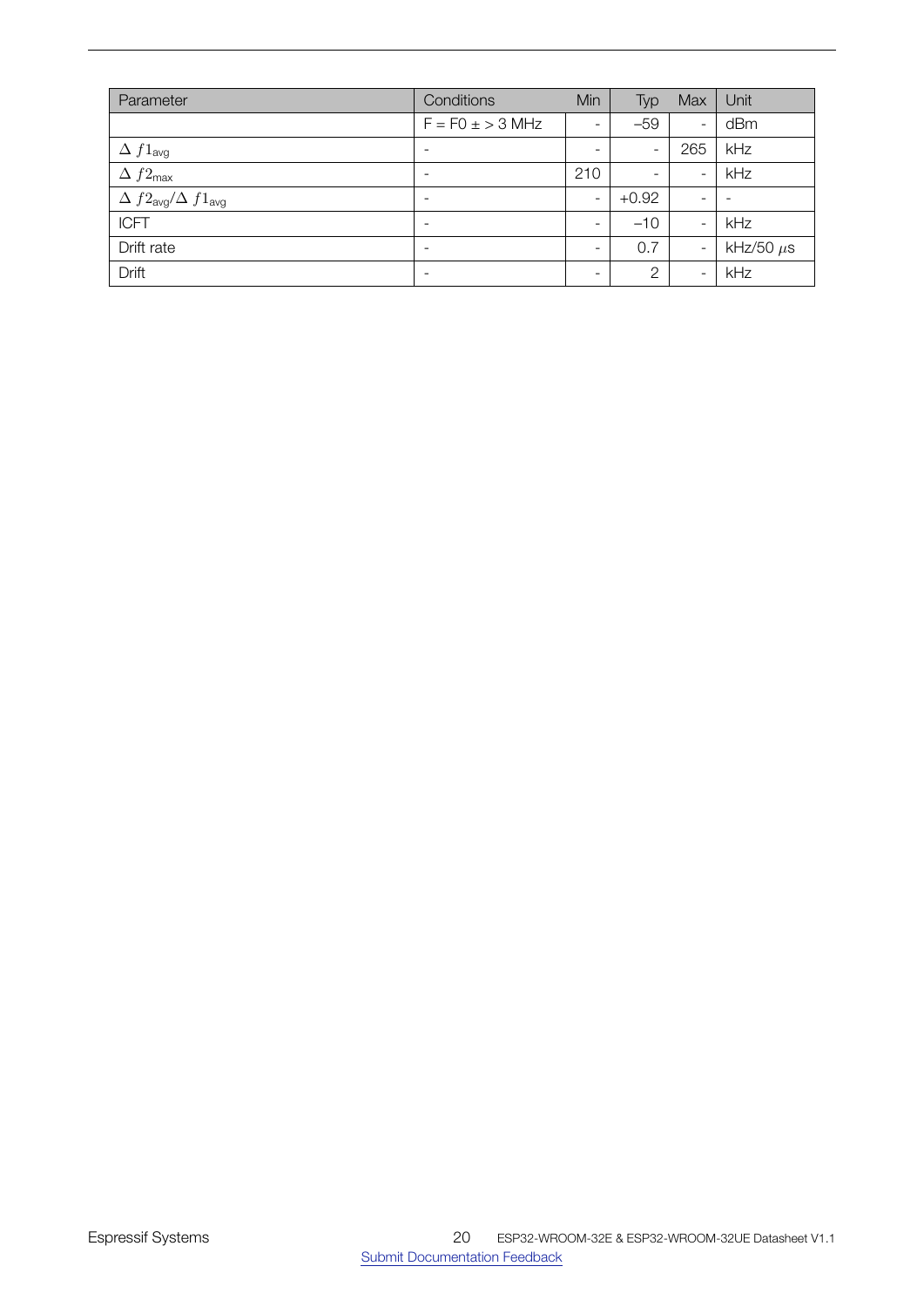#### 5**Schematics**

This is the reference design of the module.



<span id="page-21-1"></span><span id="page-21-0"></span>Figure 4: ESP32-WROOM-32E Schematics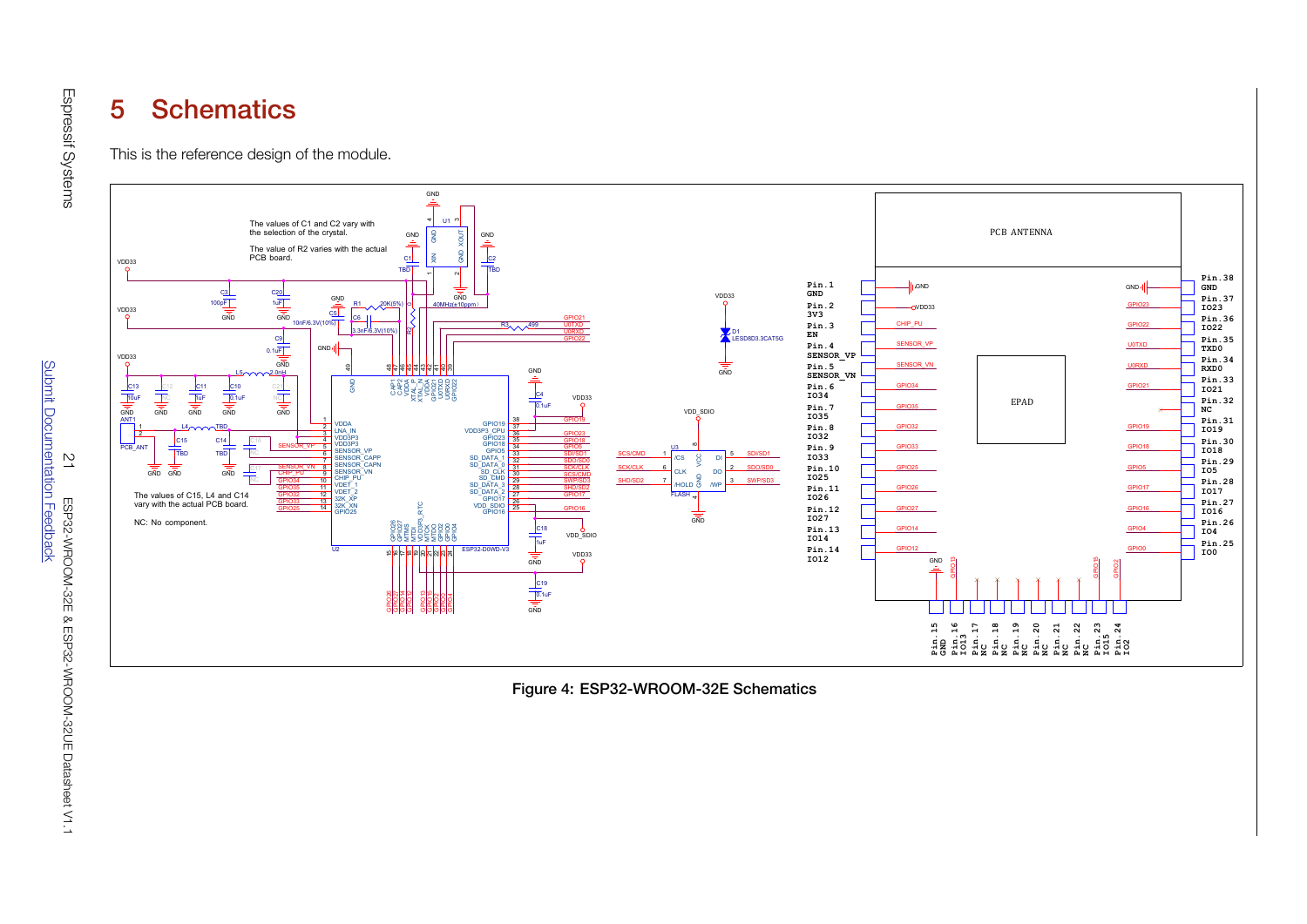





<span id="page-22-0"></span>Figure 5: ESP32-WROOM-32UE Schematics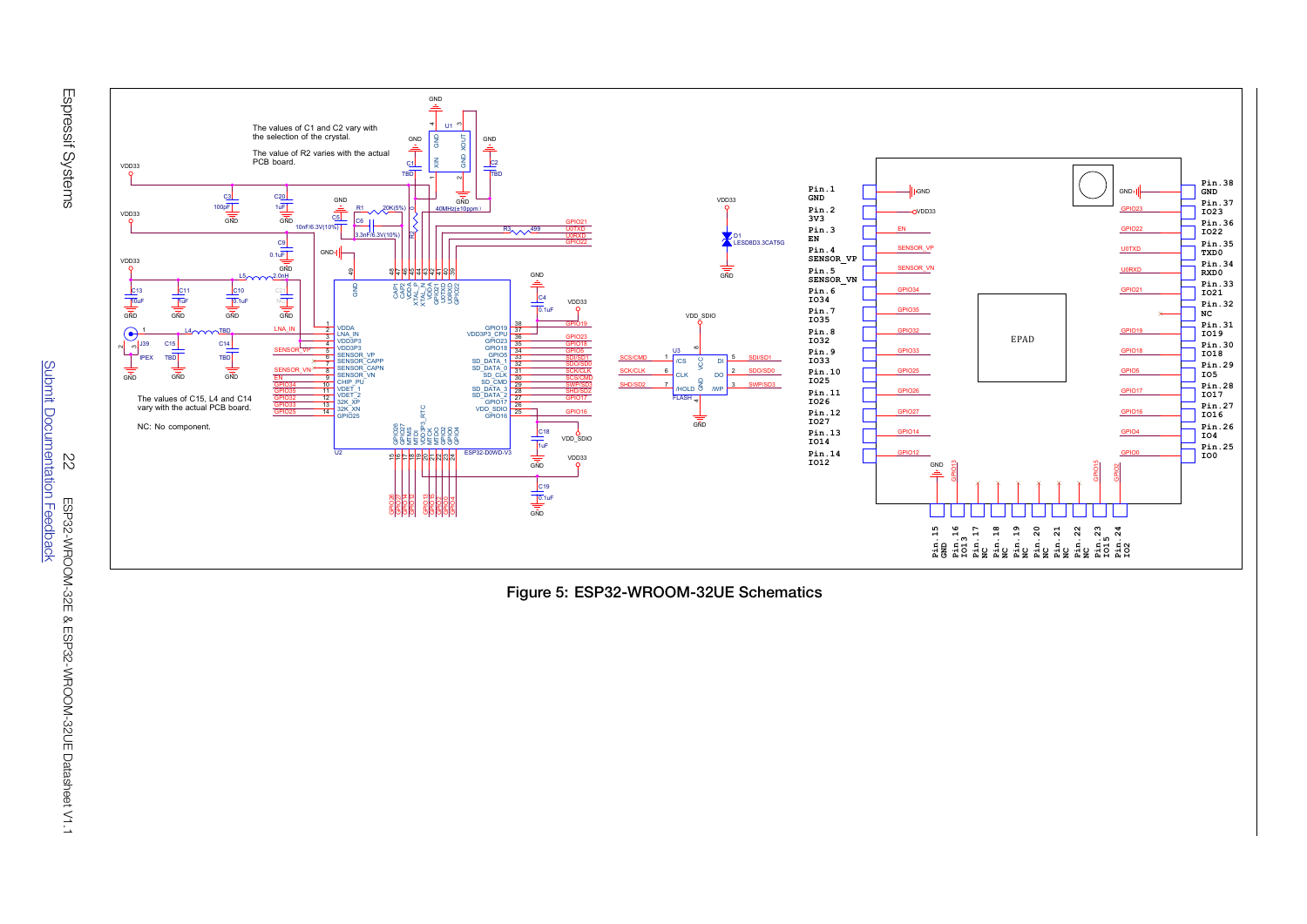# <span id="page-23-0"></span>6 Peripheral Schematics

<span id="page-23-1"></span>This is the typical application circuit of the module connected with peripheral components (for example, power supply, antenna, reset button, JTAG interface, and UART interface).



Figure 6: ESP32-WROOM-32E & ESP32-WROOM-32UE Peripheral Schematics

#### Note:

- Soldering Pad 39 to the Ground of the base board is not necessary for a satisfactory thermal performance. If users do want to solder it, they need to ensure that the correct quantity of soldering paste is applied.
- A A • To ensure the power supply to the ESP32 chip during power-up, it is advised to add an RC delay circuit at the EN pin. The recommended setting for the RC delay circuit is usually R = 10 kΩ and C = 1 *µ*F. However, specific parameters should be adjusted based on the power-up timing of the module and the power-up and reset sequence timing of the chip. For ESP32's power-up and reset sequence timing diagram, please refer to Section *Power Scheme* in *[ESP32 Datasheet](http://espressif.com/sites/default/files/documentation/esp32_datasheet_en.pdf)*.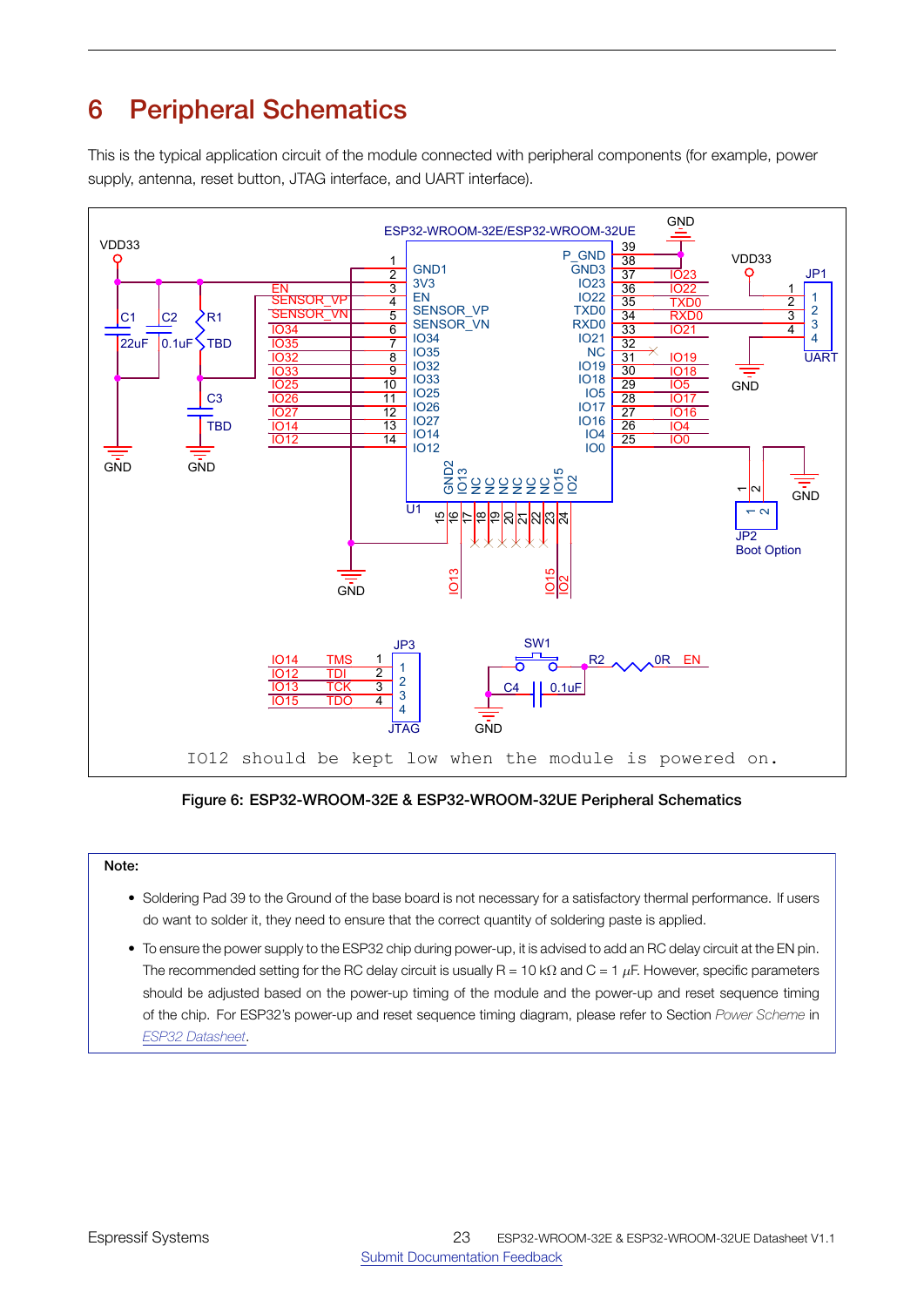<span id="page-24-1"></span>

Figure 7: Discharge Circuit for VDD33 Rail

<span id="page-24-2"></span>The discharge circuit can be applied in scenarios where ESP32 is powered on and off repeatedly by switching the power rails, and there is a large capacitor on the VDD33 rail. For details, please refer to Section *Power Scheme* in *[ESP32 Datasheet](http://espressif.com/sites/default/files/documentation/esp32_datasheet_en.pdf)*.



#### Figure 8: Reset Circuit

#### <span id="page-24-0"></span>Note:

When battery is used as the power supply for ESP32 series of chips and modules, a supply voltage supervisor is recommended to avoid boot failure due to low voltage. Users are recommended to pull CHIP\_PU low if the power supply for ESP32 is below 2.3 V.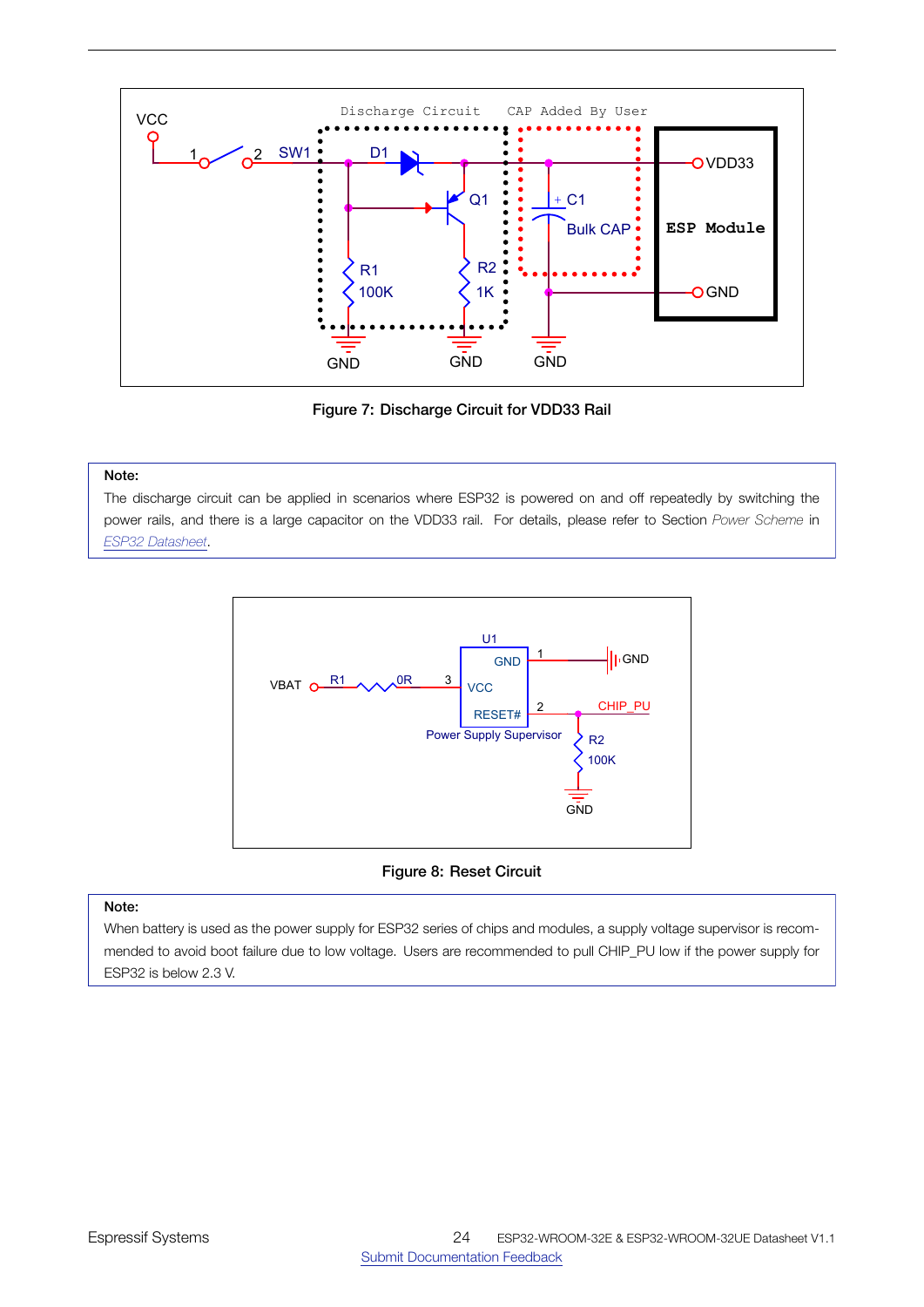# 7 Physical Dimensions and PCB Layout

# <span id="page-25-1"></span> $\frac{25.50 \pm 0.15}{16.51}$ <br>16.51 18.00±0.15 11.43 16.51<br>
1.50<br>
1.50<br>
1.50<br>
1.50<br>
15.80<br>
15.80<br>
15.80<br>
15.80<br>
15.80<br>
15.80<br>
15.80<br>
15.80<br>
15.80<br>
15.80<br>
15.80<br>
20.50<br>
20.50<br>
8.89  $\begin{array}{c} 66 \\ 15.80 \end{array}$ 1.27<br>
Martin 15.80<br>
20.50<br>
20.50<br>
20.50<br>
20.50 0.45 0.85 0.90 10.50 10.29  $\begin{tabular}{c} 3.70 \put(0.50) {\put(0.50) {\line(0.50) {\line(0.50) {\line(0.50) {\line(0.50) {\line(0.50) {\line(0.50) {\line(0.50) {\line(0.50) {\line(0.50) {\line(0.50) {\line(0.50) {\line(0.50) {\line(0.50) {\line(0.50) {\line(0.50) {\line(0.50) {\line(0.50) {\line(0.50) {\line(0.50) {\line(0.50) {\line(0.50) {\line(0.50) {\line(0.50) {\line(0.50$ 3.70 0.50 0.50 6.20 6.20 Unit: mm Tolerance: +/-0.1 mm 3.10±0.15 0.80  $\frac{16}{2}$   $\frac{8.89}{2}$ 1.10 Top View Side View Bottom View 0.90 0.85  $\frac{|D|}{\sqrt{2}}$  0.1

# <span id="page-25-0"></span>7.1 Physical Dimensions

Figure 9: ESP32-WROOM-32E Physical Dimensions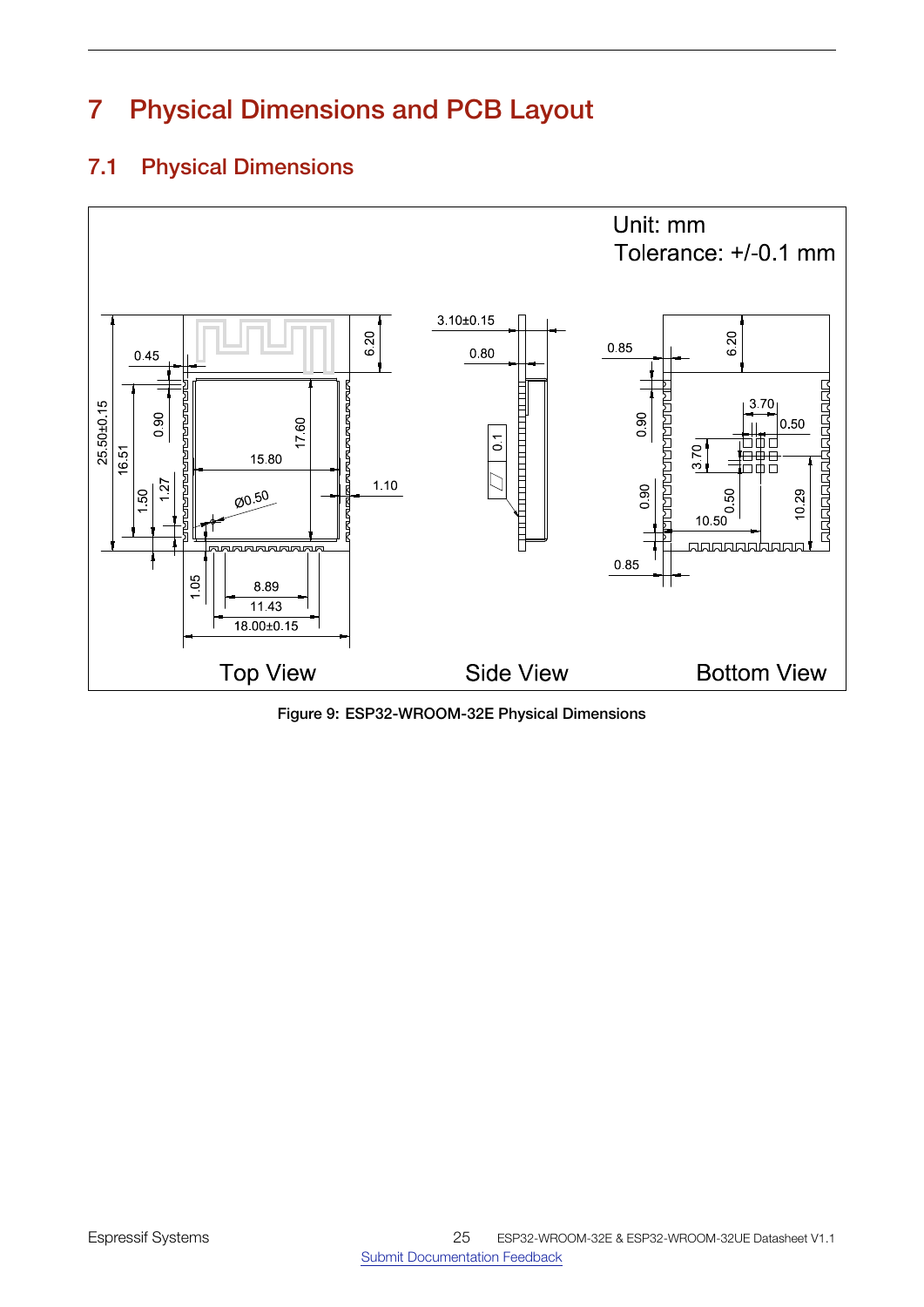<span id="page-26-0"></span>

Figure 10: ESP32-WROOM-32UE Physical Dimensions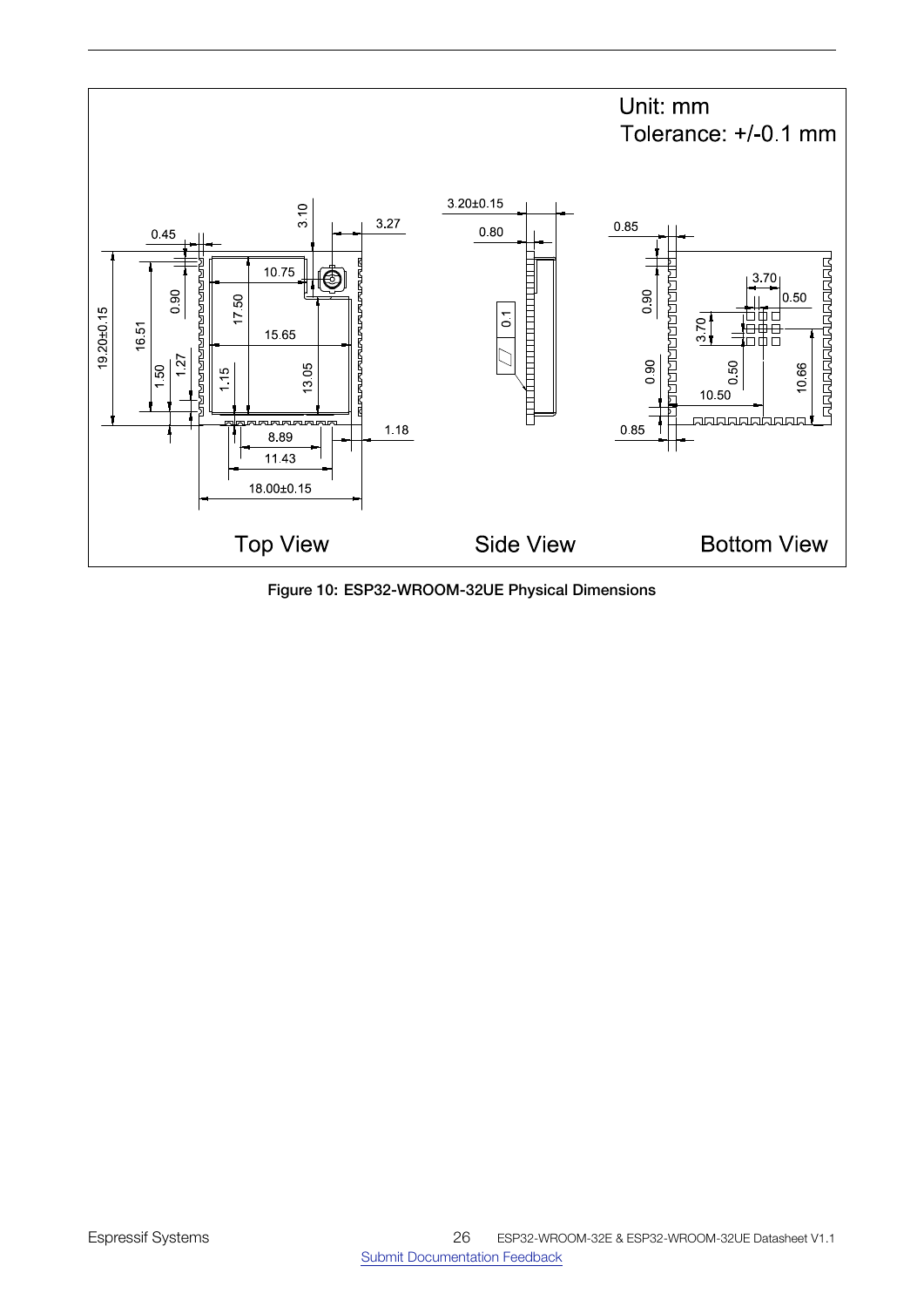# <span id="page-27-1"></span><span id="page-27-0"></span>7.2 Recommended PCB Land Pattern



Figure 11: ESP32-WROOM-32E Recommended PCB Land Pattern

#### Note:

Location and pattern of thermal pad is designed for compatibility with former ESP32-WROVER and ESP32-WROVER-B modules and has wider area and bigger pad size than on the modules. Space on the landing pattern between the pads should be covered with solder mask.

For more information on the pad design, please refer to *[ESP32 Hardware Design Guidelines](https://www.espressif.com/sites/default/files/documentation/esp32_hardware_design_guidelines_en.pdf)*.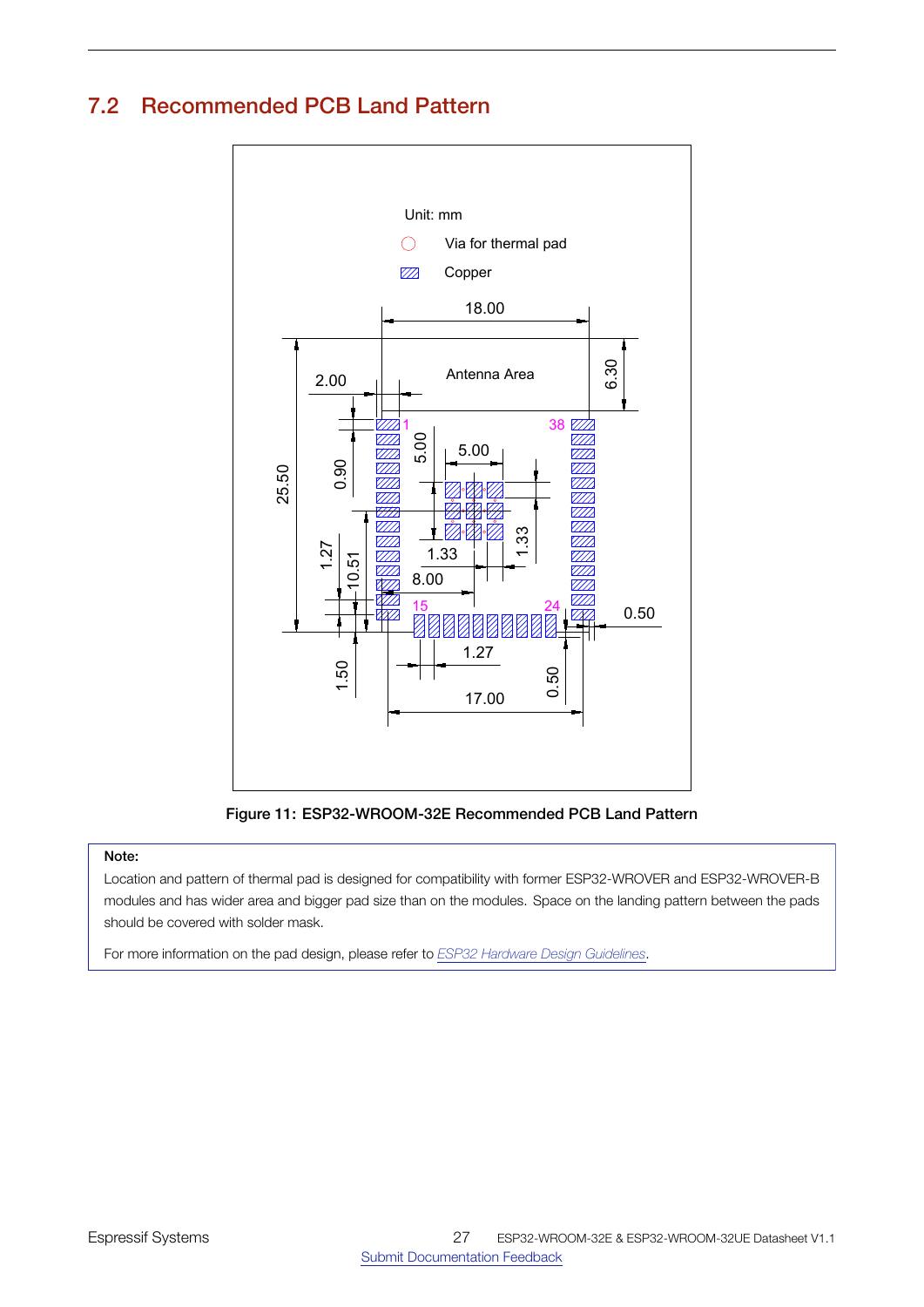<span id="page-28-0"></span>

Figure 12: ESP32-WROOM-32UE Recommended PCB Land Pattern

Location and pattern of thermal pad is designed for compatibility with former ESP32-WROVER and ESP32-WROVER-B modules and has wider area and bigger pad size than on the modules. Space on the landing pattern between the pads should be covered with solder mask.

For more information on the pad design, please refer to *[ESP32 Hardware Design Guidelines](https://www.espressif.com/sites/default/files/documentation/esp32_hardware_design_guidelines_en.pdf)*.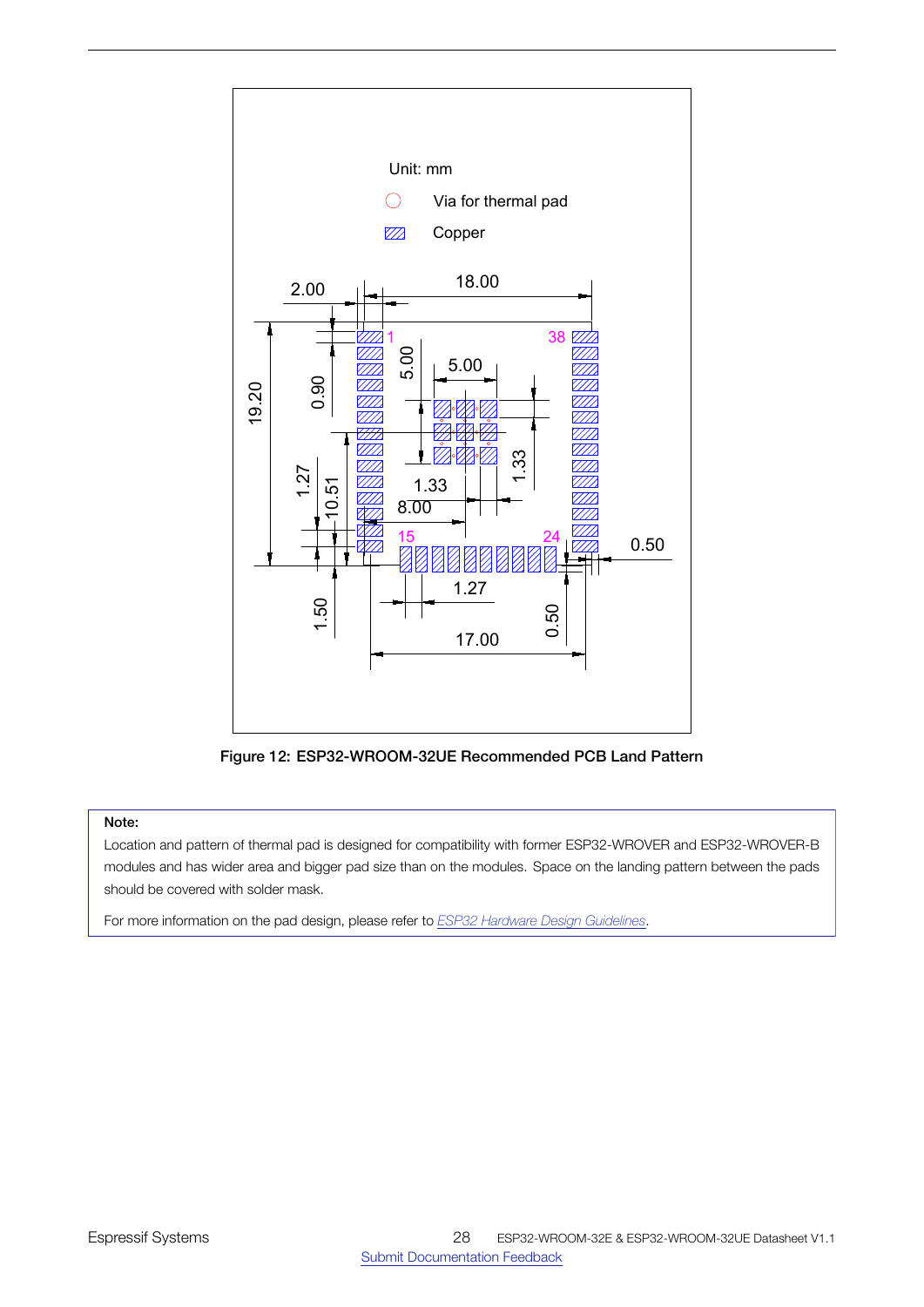# <span id="page-29-1"></span><span id="page-29-0"></span>7.3 U.FL Connector Dimensions



Figure 13: U.FL Connector Dimensions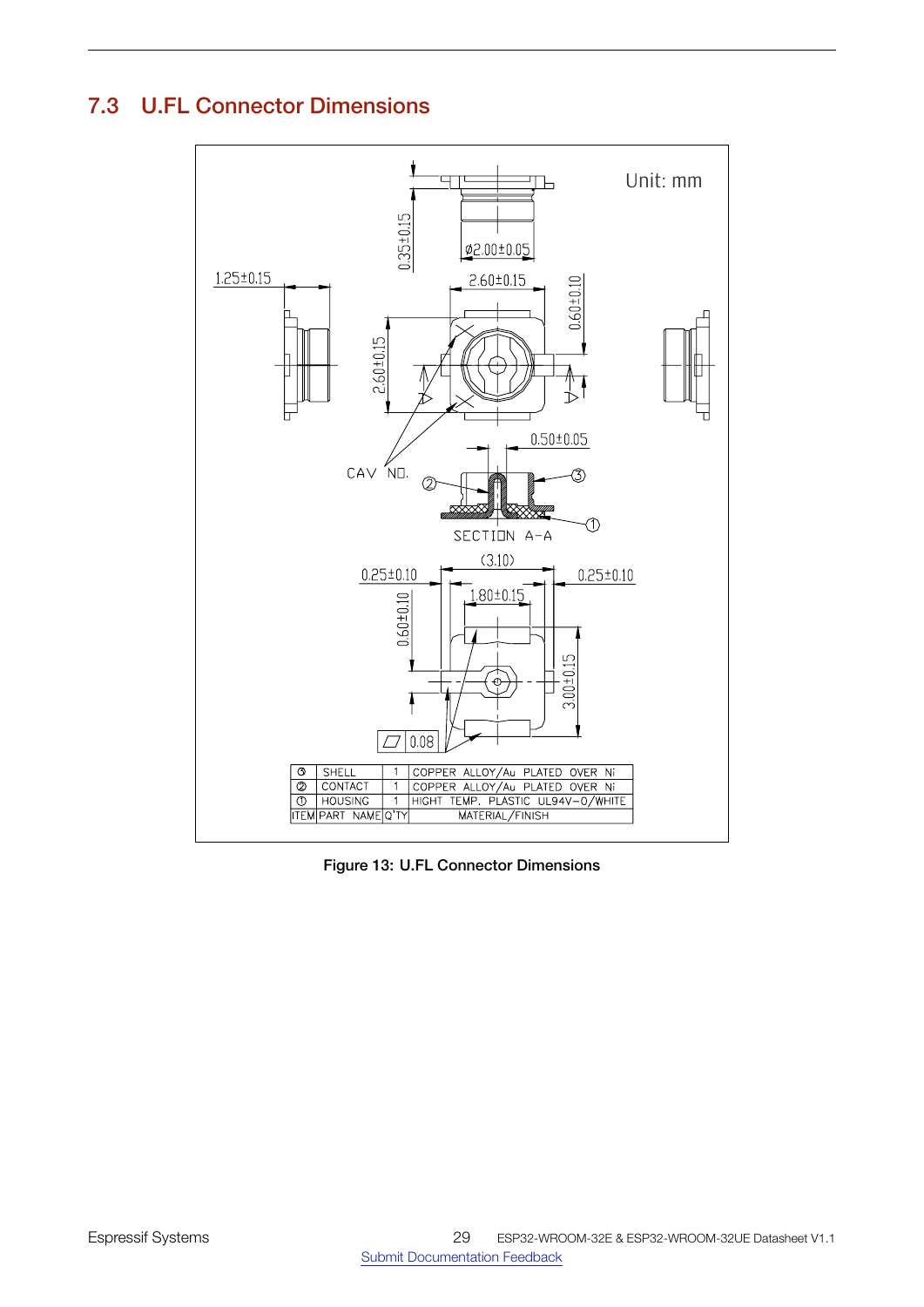# <span id="page-30-0"></span>8 Product Handling

# <span id="page-30-1"></span>8.1 Storage Condition

The products sealed in Moisture Barrier Bag (MBB) should be stored in a noncondensing atmospheric environment of < 40 °C/90% RH.

The module is rated at moisture sensitivity level (MSL) 3.

<span id="page-30-2"></span>After unpacking, the module must be soldered within 168 hours with factory conditions 25±5 °C and 60% RH. The module needs to be baked if the above conditions are not met.

# 8.2 ESD

- Human body model (HBM): 2000 V
- Charged-device model (CDM): 500 V
- Air discharge: 6000 V
- <span id="page-30-3"></span>• Contact discharge: 4000 V

# <span id="page-30-5"></span>8.3 Reflow Profile



Figure 14: Reflow Profile

Note:

<span id="page-30-4"></span>Solder the module in a single reflow. If the PCBA requires multiple reflows, place the module on the PCB during the final reflow.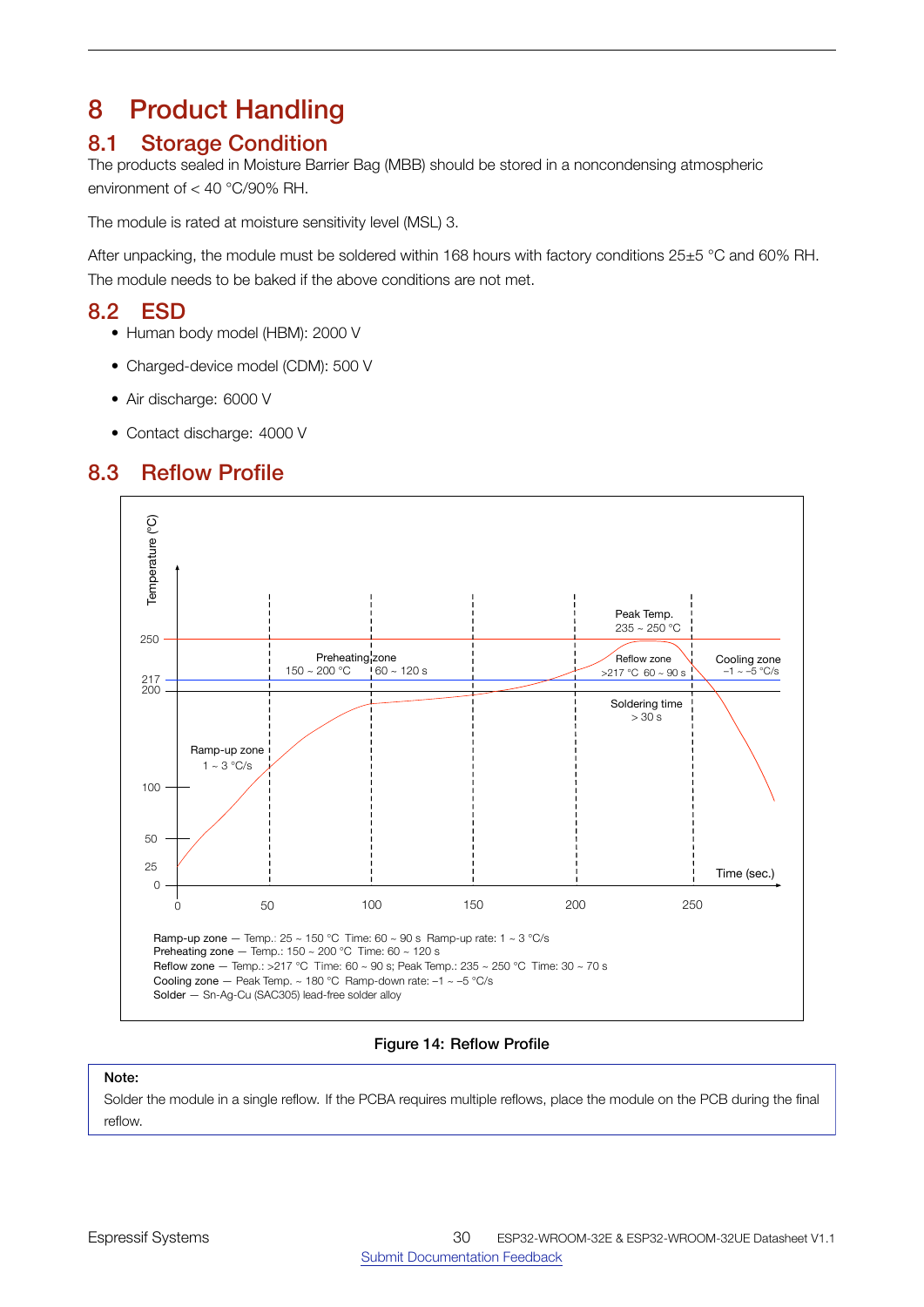# 9 MAC Addresses and eFuse

The eFuse in ESP32 has been burnt into 48-bit mac\_address. The actual addresses the chip uses in station, AP, BLE, and Ethernet modes correspond to mac\_address in the following way:

- Station mode: mac\_address
- AP mode: mac\_address + 1
- BLE mode: mac\_address + 2
- Ethernet mode: mac\_address + 3

<span id="page-31-0"></span>In the 1 Kbit eFuse, 256 bits are used for the system (MAC address and chip configuration) and the remaining 768 bits are reserved for customer applications, including flash-encryption and chip-ID.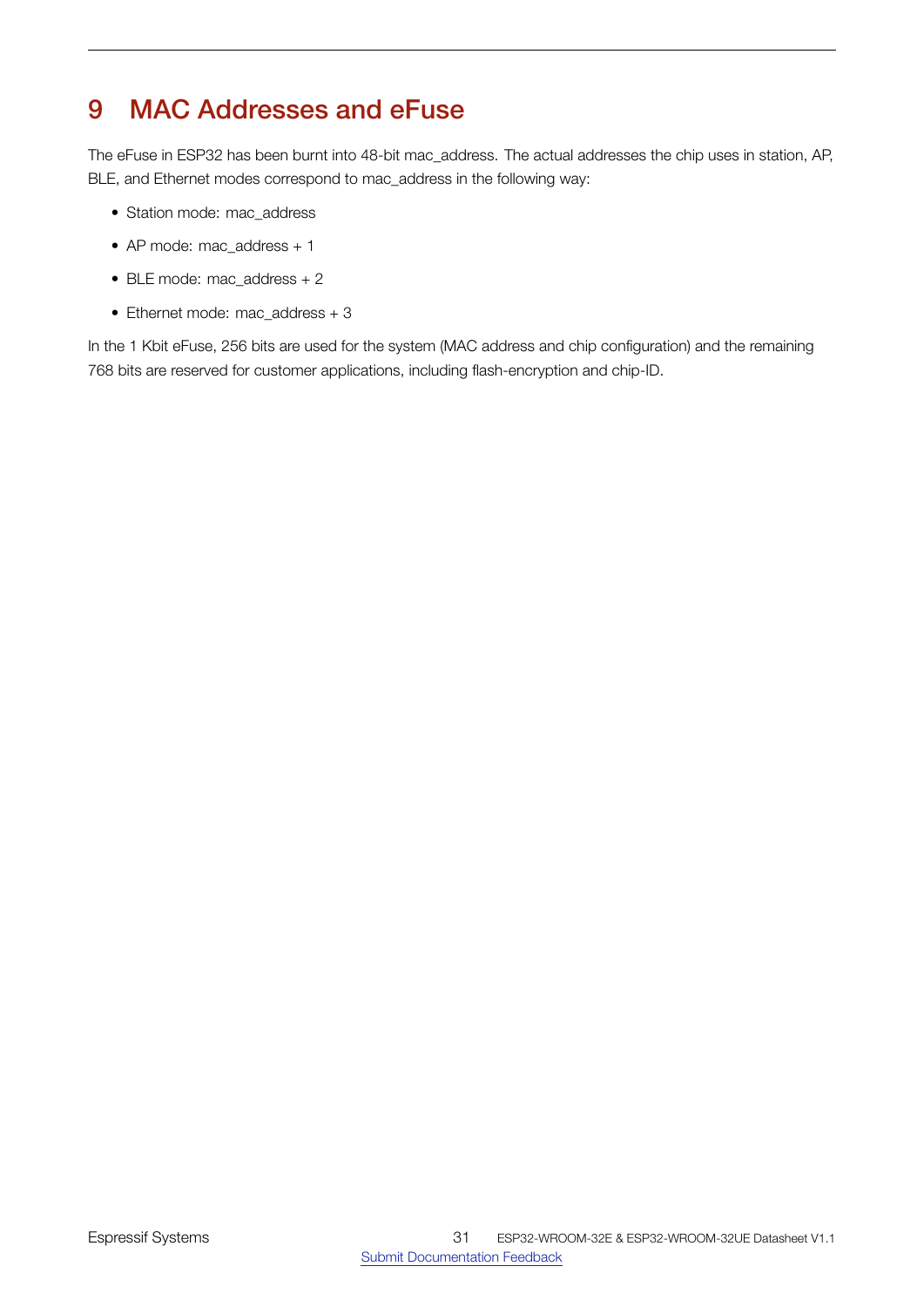# 10 Learning Resources

# <span id="page-32-1"></span>10.1 Must-Read Documents

The following link provides documents related to ESP32.

• *[ESP32 Datasheet](http://espressif.com/sites/default/files/documentation/esp32_datasheet_en.pdf)*

This document provides an introduction to the specifications of the ESP32 hardware, including overview, pin definitions, functional description, peripheral interface, electrical characteristics, etc.

• *[ESP32 ECO V3 User Guide](https://www.espressif.com/sites/default/files/documentation/ESP32_ECO_V3_User_Guide__EN.pdf)*

This document describes differences between V3 and previous ESP32 silicon wafer revisions.

- *[ECO and Workarounds for Bugs in ESP32](https://www.espressif.com/sites/default/files/documentation/eco_and_workarounds_for_bugs_in_esp32_en.pdf)* This document details hardware errata and workarounds in the ESP32.
- *[ESP-IDF Programming Guide](https://docs.espressif.com/projects/esp-idf/en/latest/)* It hosts extensive documentation for ESP-IDF ranging from hardware guides to API reference.
- *[ESP32 Technical Reference Manual](http://espressif.com/sites/default/files/documentation/esp32_technical_reference_manual_en.pdf)*

The manual provides detailed information on how to use the ESP32 memory and peripherals.

• ESP32 Hardware [Resources](http://espressif.com/en/support/download/documents?keys=reference+design)

The zip files include the schematics, PCB layout, Gerber and BOM list of ESP32 modules and development boards.

• *[ESP32 Hardware Design Guidelines](http://espressif.com/sites/default/files/documentation/esp32_hardware_design_guidelines_en.pdf)*

The guidelines outline recommended design practices when developing standalone or add-on systems based on the ESP32 series of products, including the ESP32 chip, the ESP32 modules and development boards.

• *[ESP32 AT Instruction Set and Examples](http://www.espressif.com/sites/default/files/documentation/esp32_at_instruction_set_and_examples_en.pdf)*

This document introduces the ESP32 AT commands, explains how to use them, and provides examples of several common AT commands.

<span id="page-32-0"></span>• *[Espressif Products Ordering Information](http://www.espressif.com/sites/default/files/documentation/espressif_products_ordering_information_en.pdf)*

# 10.2 Must-Have Resources

Here are the ESP32-related must-have resources.

• [ESP32](https://www.esp32.com) BBS

This is an Engineer-to-Engineer (E2E) Community for ESP32 where you can post questions, share knowledge, explore ideas, and help solve problems with fellow engineers.

• ESP32 [GitHub](https://github.com/espressif)

ESP32 development projects are freely distributed under Espressif's MIT license on GitHub. It is established to help developers get started with ESP32 and foster innovation and the growth of general knowledge about the hardware and software surrounding ESP32 devices.

• [ESP32](http://www.espressif.com/en/support/download/other-tools?keys=&field_type_tid%5B%5D=13) Tools

This is a webpage where users can download ESP32 Flash Download Tools and the zip file "ESP32 Certification and Test".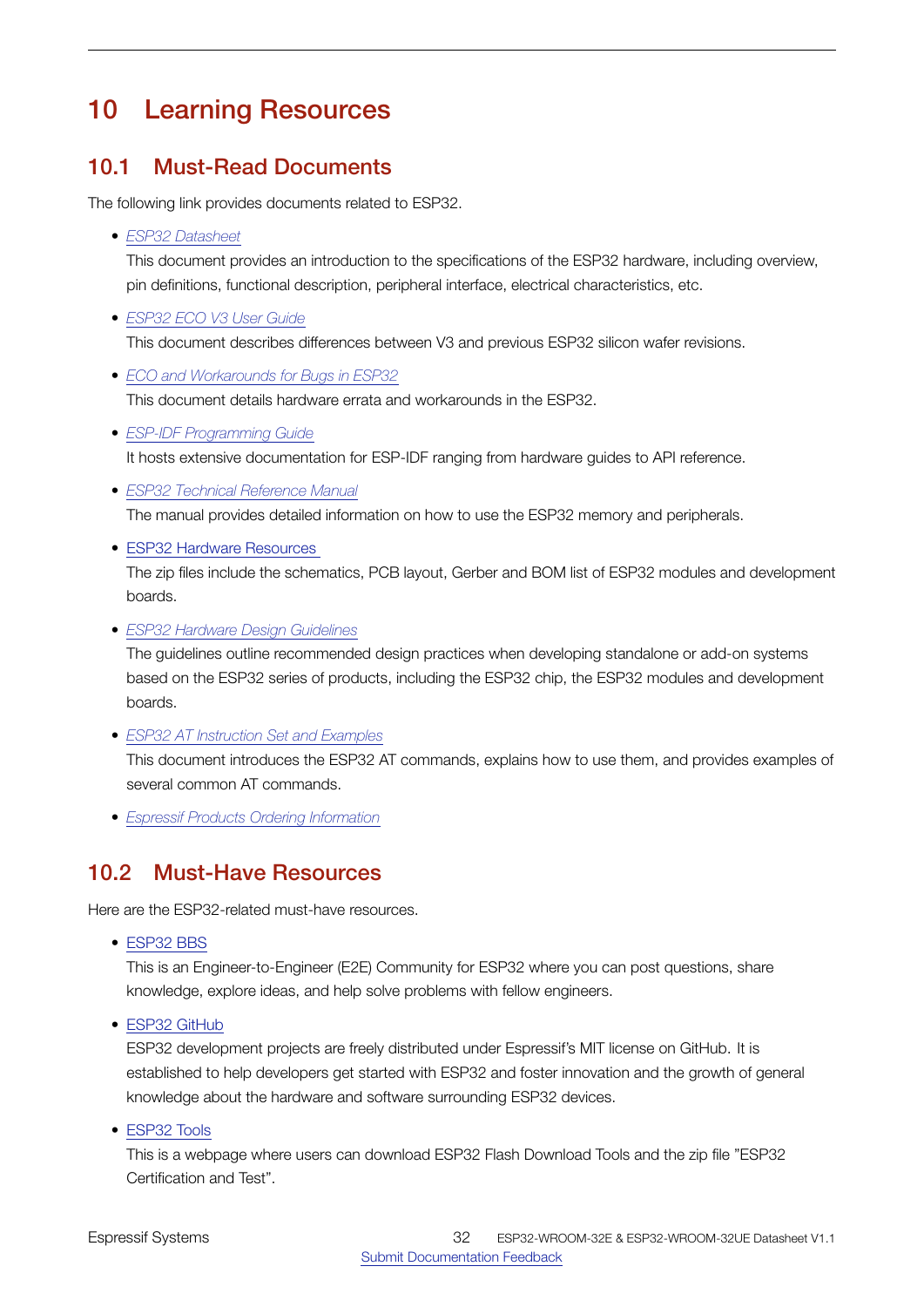### • [ESP-IDF](http://www.espressif.com/en/support/download/sdks-demos?keys=&field_type_tid%5B%5D=13)

This webpage links users to the official IoT development framework for ESP32.

### • ESP32 [Resources](http://www.espressif.com/en/products/hardware/esp32/resources)

This webpage provides the links to all available ESP32 documents, SDK and tools.